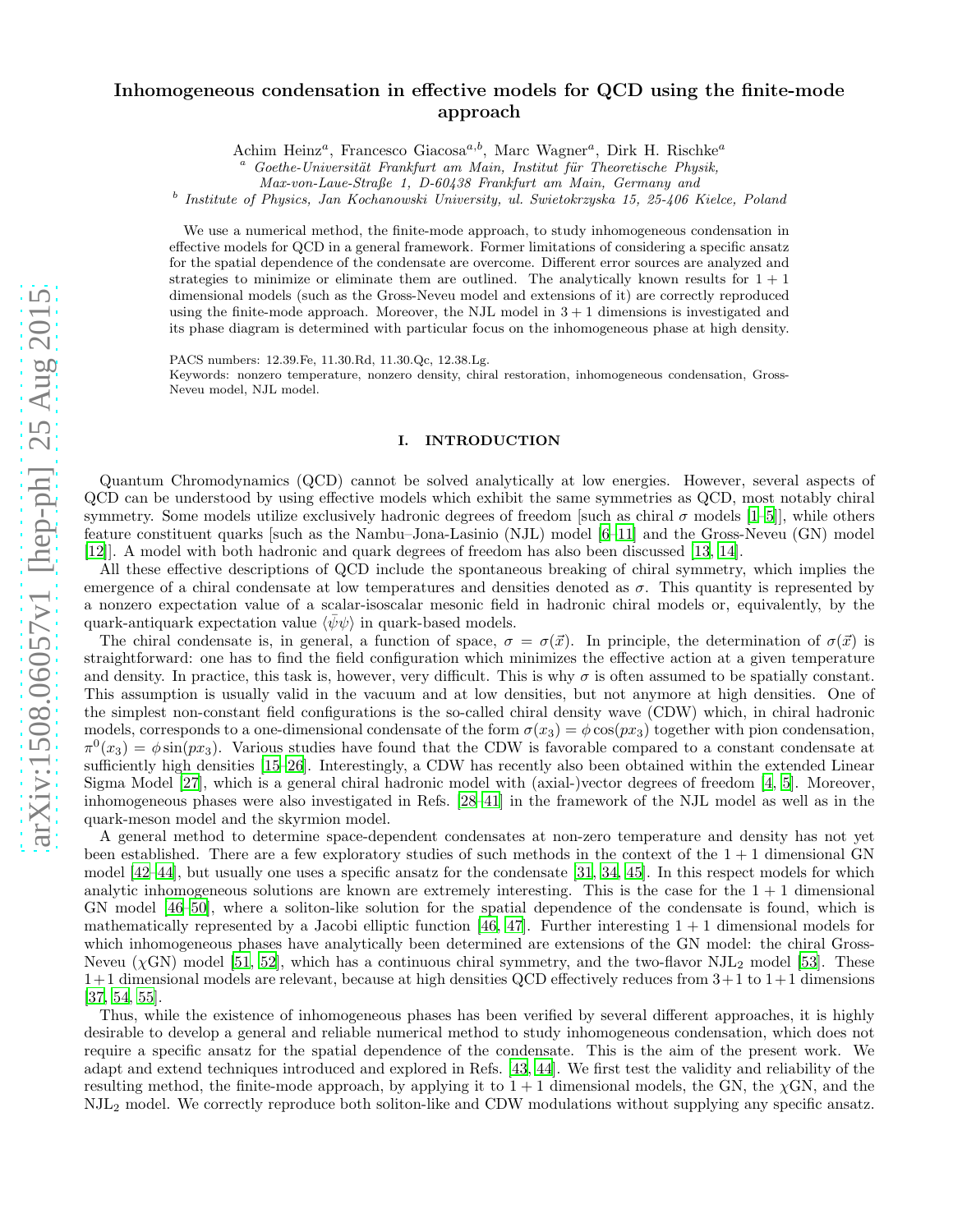Then we apply the finite-mode approach to study the phase structure of the  $3 + 1$  dimensional NJL model. Recent findings [\[31](#page-18-6)] concerning one-dimensional modulations are confirmed. In addition, we determine the shape of the so-called inhomogeneous "continent" at high density [\[56](#page-18-19), [57](#page-18-20)]: in agreement with these works, the phase boundary between chirally restored and inhomogeneous phase first increases with temperature. However, for larger chemical potential  $\mu$  it decreases. Thus, the inhomogeneous phase exhibits a shape which is surprisingly similar to that of the crystal phase of the GN model.

The paper is organized as follows. In Sec. [II](#page-1-0) quark-based effective models for QCD in  $1+1$  and  $3+1$  dimensions are introduced. In Sec. [III,](#page-3-0) Sec. [IV,](#page-13-0) Sec. [V,](#page-13-1) and Sec. [VI](#page-15-0) the phase diagrams of these models are investigated numerically using the finite-mode approach, with particular focus on inhomogeneous condensation. Finally, we present conclusions and an outlook in Sec. [VII.](#page-16-0)

#### <span id="page-1-0"></span>II. QUARK-BASED EFFECTIVE MODELS

In this section we introduce the Lagrangians of the models that we use to investigate inhomogeneous condensation. We start with  $1 + 1$  dimensional models and then turn to the  $3 + 1$  dimensional NJL model.

#### <span id="page-1-1"></span>A.  $1+1$  dimensions: the GN model and its extensions

#### GN model

The GN model  $[12, 46, 47, 58]$  $[12, 46, 47, 58]$  $[12, 46, 47, 58]$  $[12, 46, 47, 58]$  $[12, 46, 47, 58]$  is a fermionic model that contains only a single quark flavor. In the large-N limit (where N is the number of colors) it exhibits QCD-like features such as asymptotic freedom, dynamical chiral symmetry breaking and its restoration, dimensional transmutation, and meson and baryon bound states [\[59](#page-18-22)[–62](#page-18-23)]. The Lagrangian of the GN model in Euclidean space is

<span id="page-1-2"></span>
$$
\mathcal{L}_{\rm GN} = \sum_{j=1}^{N} \bar{\psi}_j \left( \gamma_\mu \partial_\mu + m_0 \right) \psi_j - \frac{g^2}{2} \left( \sum_{j=1}^{N} \bar{\psi}_j \psi_j \right)^2, \tag{1}
$$

with  $\gamma_0 = \sigma_1$  and  $\gamma_1 = \sigma_3$  implying  $\gamma_\mu = \gamma_\mu^{\dagger} = \gamma_\mu^*$  and  $\{\gamma_\mu, \gamma_\nu\} = 2\delta_{\mu\nu}$ . Chiral symmetry is realized in a discrete way,  $\psi_j \to \gamma_5 \psi_j$ . The term proportional to  $m_0$  breaks chiral symmetry explicitly (it is analogous to a quark mass term). Therefore, in this work it is always set to zero,  $m_0 = 0$  (similar choices are also implemented for the other models studied by us).

Spontaneous symmetry breaking is only realized in the limit  $N \to \infty$  [\[12\]](#page-17-4), since for any finite N spontaneous symmetry breaking is excluded in  $1 + 1$  dimensions [\[63](#page-18-24), [64\]](#page-18-25). The chiral condensate arises upon condensation of the scalar-isoscalar field combination  $\bar{\psi}_j \psi_j$ , i.e.,  $\sigma = \langle \bar{\psi}_j \psi_j \rangle$  (where a sum over j is implied).

In the limit  $N \to \infty$  analytic solutions for thermodynamical quantities including inhomogeneous condensation have been found [\[62](#page-18-23)] (see also the discussion in Sec. [III\)](#page-3-0).

# χGN model

A straightforward extension of the GN model is obtained by adding a pseudoscalar term. The Lagrangian of the  $\chi$ GN model is

$$
\mathcal{L}_{\chi \text{GN}} = \sum_{j=1}^{N} \bar{\psi}_j \gamma_\mu \partial_\mu \psi_j - \frac{g^2}{2} \left[ \left( \sum_{j=1}^{N} \bar{\psi}_j \psi_j \right)^2 + \left( \sum_{j=1}^{N} \bar{\psi}_j \gamma_5 \psi_j \right)^2 \right]. \tag{2}
$$

This model contains a scalar field combination  $\bar{\psi}_j \psi_j$ , which corresponds to a  $\sigma$ -like particle, and a pseudoscalar field combination  $\bar{\psi}_j \nu_5 \psi_j$ , which corresponds to an  $\eta$ -like particle. It is invariant under continuous  $U_A(1)$  chiral symmetry transformations,  $\psi_j \to e^{i\theta\gamma_5} \psi_j$ , and has certain similarities to one-flavor QCD (when the chiral anomaly is excluded).

The  $\chi$ GN model is particularly interesting, because both the scalar and the pseudoscalar field configurations condense, when the temperature exceeds a critical value. The ground state is then a CDW [\[65](#page-18-26), [66\]](#page-18-27).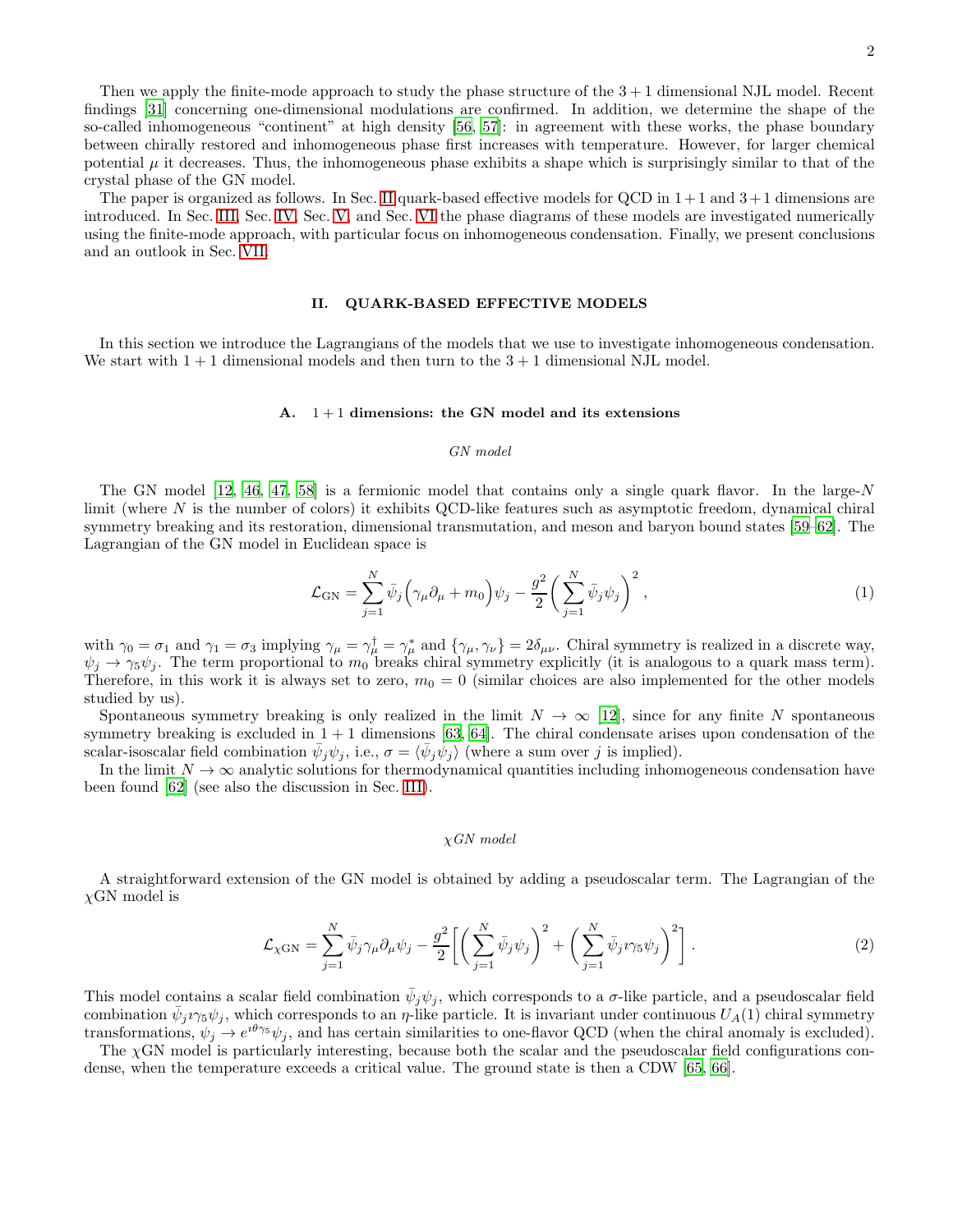#### NJL<sup>2</sup> model

A further extension of the GN model is obtained by considering, in addition to the scalar-isoscalar field combination, three pion-like field combinations. In this respect the model is similar to two-flavor QCD. The Lagrangian of this so-called  $NJL<sub>2</sub>$  model is

$$
\mathcal{L}_{\rm NJL_2} = \sum_{f=1}^{2} \sum_{j=1}^{N} \bar{\psi}_{j,f} \gamma_{\mu} \partial_{\mu} \psi_{j,f} - \frac{g^2}{2} \sum_{f=1}^{2} \left[ \left( \sum_{j=1}^{N} \bar{\psi}_{j,f} \psi_{j,f} \right)^2 + \left( \sum_{j=1}^{N} \bar{\psi}_{j,f} \vec{\tau}_{i} \gamma_{5} \psi_{j,f} \right)^2 \right],
$$
\n(3)

where  $f = 1, 2$  is the flavor index. The model is invariant under chiral symmetry transformations  $SU_L(2) \times SU_R(2)$ ,

<span id="page-2-0"></span>
$$
\psi_{j,L} \to U_L \psi_{j,L} \quad , \quad \psi_{j,R} \to U_R \psi_{j,R} \tag{4}
$$

with

<span id="page-2-1"></span>
$$
\psi_j = \begin{pmatrix} \psi_{j,1} \\ \psi_{j,2} \end{pmatrix} , \quad \psi_{j,L} = P_L \psi_j , \quad \psi_{j,R} = P_R \psi_j , \qquad (5)
$$

and  $P_L$  and  $P_R$  are projectors onto left- and right-handed components, respectively.

In contrast to the  $\chi$ GN model the ground state is not a CDW. Using the finite-mode approach we find that the phase diagram coincides with that of the GN model (cf. Sec. [V\)](#page-13-1).

#### <span id="page-2-6"></span>B.  $3+1$  dimensions: the NJL model

The NJL model in 3 + 1 dimensions is one of the most famous effective chiral approaches to QCD. It has been extensively used in the vacuum and at non-zero temperature and density to study the spontaneous breaking of chiral symmetry and its restoration [cf. e.g. Refs. [\[67,](#page-18-28) [68](#page-18-29)]]. The Lagrangian (in the chiral limit for N colors and two flavors) is [\[8,](#page-17-9) [10\]](#page-17-10)

<span id="page-2-2"></span>
$$
\mathcal{L}_{\rm NJL} = \sum_{f=1}^{2} \sum_{j=1}^{N} \bar{\psi}_{j,f} \gamma_{\mu} \partial_{\mu} \psi_{j,f} - \frac{3G}{N} \sum_{f=1}^{2} \left[ \left( \sum_{j=1}^{N} \bar{\psi}_{j,f} \psi_{j,f} \right)^{2} + \left( \sum_{j=1}^{N} \bar{\psi}_{j,f} \vec{\tau}_{i} \gamma_{5} \psi_{j,f} \right)^{2} \right]. \tag{6}
$$

Chiral symmetry is realized in the same way as in the  $NJL<sub>2</sub>$  model [cf. Eqs. [\(4\)](#page-2-0) and [\(5\)](#page-2-1)].

In the vacuum, the quark field obtains an effective mass, if the coupling constant G exceeds a critical value,

<span id="page-2-3"></span>
$$
m_0^* = -\frac{6G}{N} \sum_{f=1}^2 \sum_{j=1}^N \langle \bar{\psi}_{j,f} \psi_{j,f} \rangle > 0.
$$
 (7)

This effective mass is proportional to the chiral condensate in the vacuum, i.e.,  $\sigma_0 = -(N/6\sqrt{2}G)m_0^*$  [\[8,](#page-17-9) [10](#page-17-10)], where the chiral condensate is defined according to

<span id="page-2-5"></span>
$$
\sigma = \frac{1}{\sqrt{2}} \sum_{f=1}^{2} \sum_{j=1}^{N} \langle \bar{\psi}_{j,f} \psi_{j,f} \rangle . \tag{8}
$$

In other words, the field combination which gives rise to a non-zero condensate is again  $\bar{\psi}_{j,f}\psi_{j,f}$ . When restricting this condensate to be constant, chiral symmetry restoration at high densities occurs via a first-order phase transition [\[69](#page-18-30)[–73\]](#page-18-31). However, when allowing for an inhomogeneous condensate, the latter occurs at slightly smaller chemical potentials than the first-order phase transition. This is in agreement with the extended Linear Sigma Model results of Ref. [\[27\]](#page-18-1).

Contrary to the 1 + 1 dimensional models of Sec. [II A,](#page-1-1) the NJL model is not renormalizable. The equation for  $\sigma$ takes the form

<span id="page-2-4"></span>
$$
\sigma_0 = -2\sqrt{2}Nm_0^*I \quad \text{with} \quad I = i \int \frac{d^4p}{(2\pi)^4} \frac{2}{p^2 - m_0^{*2}} = \int \frac{d^3p}{(2\pi)^3} \frac{1}{\sqrt{\vec{p}^2 + m_0^{*2}}} \,, \tag{9}
$$

where the integral I corresponds to a closed quark loop, i.e., to a tadpole diagram arising from the quartic NJL interaction of Eq. [\(6\)](#page-2-2), which affects the quark propagator at the resummed one-loop level in the Hartree-Fock approximation [see Refs. [\[8](#page-17-9)[–10\]](#page-17-10) for a detailed derivation].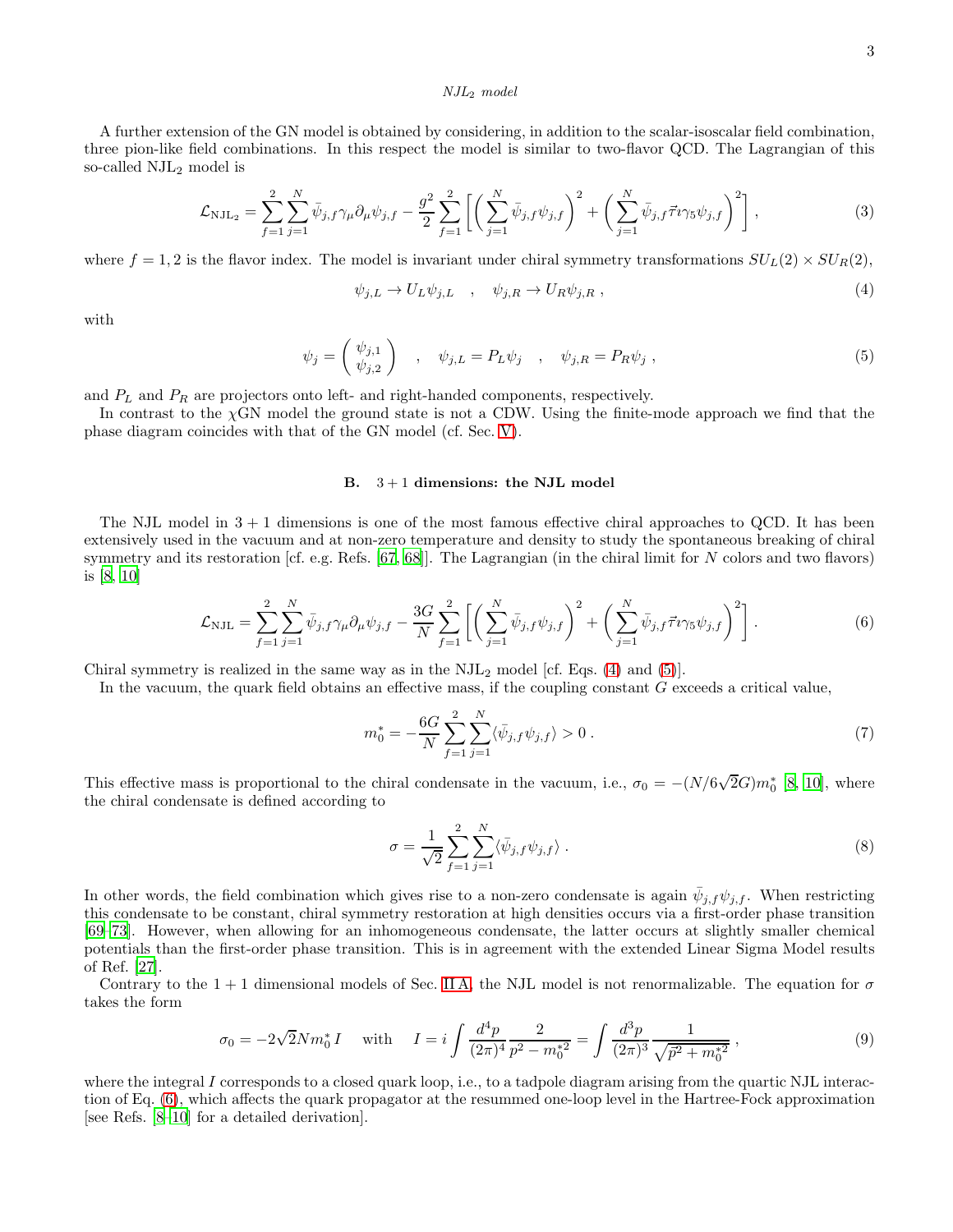Especially in studies of the NJL model at nonzero density it is common to implement a three-dimensional cutoff [see e.g. Ref. [\[11\]](#page-17-3)] according to which

$$
I \to I_{\Lambda} = \int_0^{\Lambda} \frac{d |\vec{p}|}{2\pi^2} \frac{\vec{p}^2}{\sqrt{\vec{p}^2 + m_0^*^2}} \,. \tag{10}
$$

Note that the use of a four-dimensional covariant cutoff is possible for studies of the vacuum [\[8,](#page-17-9) [10](#page-17-10)], but it is not easy to implement at nonzero temperatures and densities.

However, a three-dimensional cutoff strongly suppresses the appearance of inhomogeneous phases. Namely, in an inhomogeneous phase such as a CDW the quark propagator is not diagonal and the ingoing and outgoing momenta can differ by a full wavelength. This hardly takes place when the momentum  $|\vec{p}|$  is limited by the cutoff  $\Lambda$  [\[74](#page-18-32)]. Hence, in order to realize a CDW, other regularization approaches must be used, such as the Pauli-Villars scheme [\[57\]](#page-18-20) or the proper-time regularization scheme [\[9,](#page-17-11) [10,](#page-17-10) [75\]](#page-18-33).

In this work we use the Pauli-Villars approach, which is a Lorentz (and gauge) invariant regularization procedure [\[8,](#page-17-9) [76](#page-18-34)]. It amounts to introduce  $N_{\text{PV}}$  additional fictitious heavy fermions with mass  $M_k$  in such a way that the tadpole integral of Eq. [\(9\)](#page-2-4) is modified according to

<span id="page-3-1"></span>
$$
I \to I_{\rm PV} = \int \frac{\vec{p}^2 d|\vec{p}|}{2\pi^2} \left( \frac{1}{\sqrt{\vec{p}^2 + m_0^{*2}}} + \sum_{k=1}^{N_{PV}} \frac{C_k}{\sqrt{\vec{p}^2 + M_k^2}} \right),\tag{11}
$$

with the masses given by

$$
M_k^2 = m_0^{*2} + \alpha_k \Lambda_{\text{PV}}^2 \,, \tag{12}
$$

where  $\Lambda_{\text{PV}}$  is the so-called Pauli-Villars high-energy scale. The constants  $C_k$  and  $\alpha_k$  are real dimensionless numbers, which are chosen in such a way that  $I_{PV}$  is finite. Let us show this explicitly for the case  $N_{PV} = 2$ . For large values of  $\bar{p}^2$  the quantity in parentheses in Eq. [\(11\)](#page-3-1) can be approximated by a Taylor expansion,

$$
(...)=\frac{1}{|\vec{p}|}\left[1+C_1+C_2-\frac{1}{2}\frac{m_0^{*2}(1+C_1+C_2)+\Lambda_{\text{PV}}^2(\alpha_1C_1+\alpha_2C_2)}{|\vec{p}|^2}+\mathcal{O}(|\vec{p}|^{-4})\right].\tag{13}
$$

Then, by requiring

<span id="page-3-2"></span>
$$
1 + C_1 + C_2 = 0 \quad \text{and} \quad \alpha_1 C_1 + \alpha_2 C_2 = 0 \tag{14}
$$

the integrand of Eq. [\(11\)](#page-3-1) falls off as  $|\vec{p}|^{-3}$  and is, therefore, convergent (although it explicitly depends on the scale  $\Lambda_{\rm PV}$ ). Once  $I_{\rm PV}$  is finite, the quark condensate, the quark mass, as well as all other relevant quantities are also finite. The conditions in Eq. [\(14\)](#page-3-2) are met for  $\alpha_1 = 2$  and  $\alpha_2 = 1$  with  $C_1 = 1$  and  $C_2 = -2$ .

The procedure can be easily generalized to an arbitrary number of heavy fermions  $N_{PV}$ ,

$$
1 + \sum_{k=1}^{N_{\rm PV}} C_k = 0 \quad , \quad \sum_{k=1}^{N_{\rm PV}} \alpha_k C_k = 0 \ . \tag{15}
$$

For the case  $N_{PV} = 3$  the previous equations are fulfilled by  $\alpha_1 = 1$ ,  $\alpha_2 = 2$ ,  $\alpha_3 = 3$  and  $C_1 = -3$ ,  $C_2 = 3$ ,  $C_3 = -1$ . In Sec. [VI](#page-15-0) we will compute the phase diagram of the NJL model with inhomogeneous condensation using the Pauli-Villars regularization with two and three heavy fermions.

## <span id="page-3-0"></span>III. FINITE-MODE REGULARIZATION OF THE  $1+1$  DIMENSIONAL GN MODEL

In the following we discuss the finite-mode approach in detail, in particular its technical aspects, in the context of the  $1 + 1$  dimensional GN model in the large-N limit [cf. also Refs. [\[43](#page-18-18), [44,](#page-18-5) [77](#page-18-35)[–79](#page-18-36)]]. We reproduce the analytically known phase diagram, which exhibits an inhomogeneous crystal phase.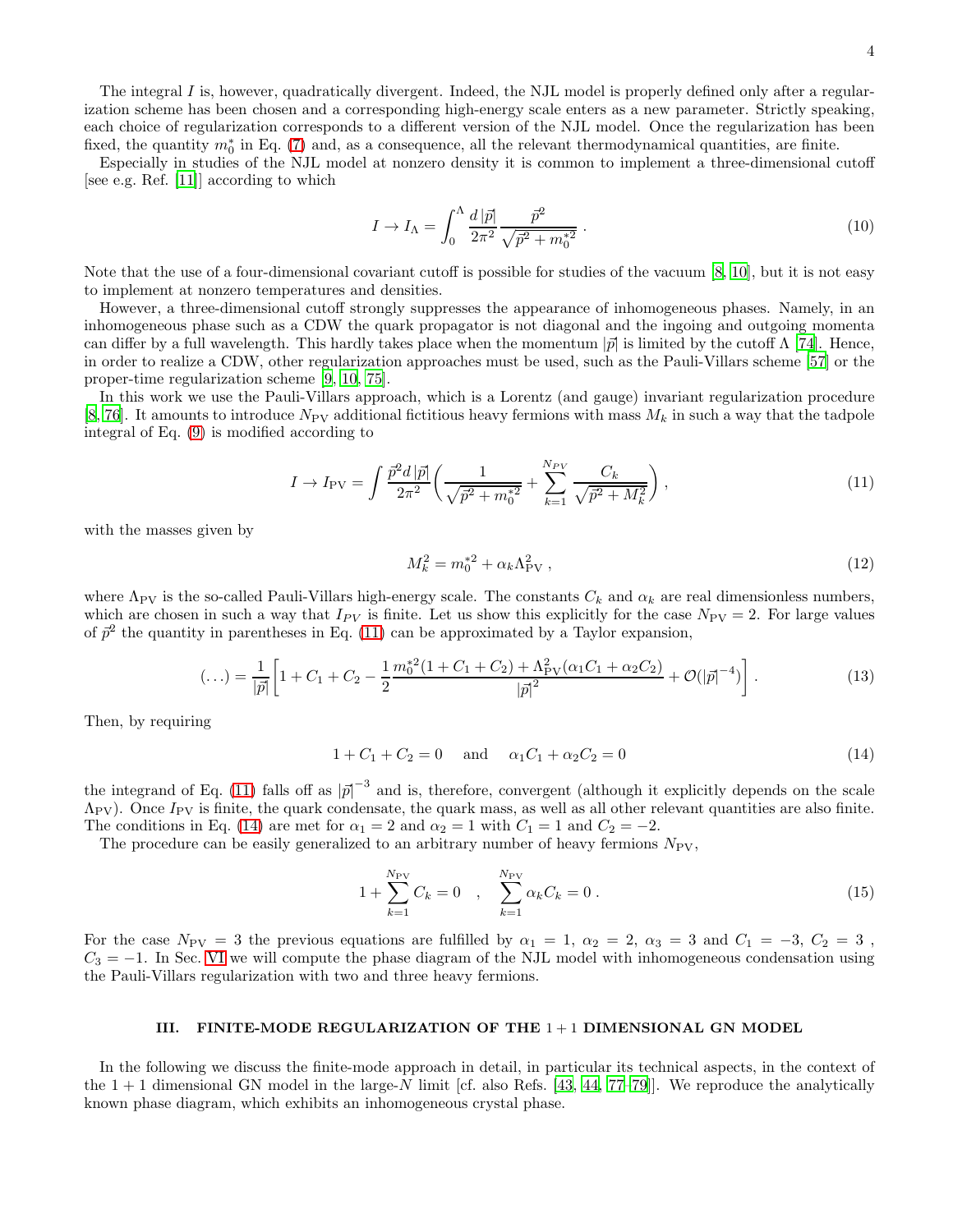# <span id="page-4-2"></span>A. Partition function and Euclidean action

The partition function of the  $1+1$  dimensional GN model  $(1)$  in Euclidean spacetime is

$$
Z = \int \left(\prod_{j=1}^{N} D\bar{\psi}_j D\psi_j\right) e^{-S_E[\psi_j, \bar{\psi}_j]},\tag{16}
$$

with the action

$$
S_E[\bar{\psi}_j, \psi_i] = \int d^2x \left[ \sum_{j=1}^N \bar{\psi}_j \left( \gamma_\mu \partial_\mu + \gamma_0 \mu \right) \psi_j - \frac{g^2}{2} \left( \sum_{j=1}^N \bar{\psi}_j \psi_j \right)^2 \right],\tag{17}
$$

where  $\mu$  is the chemical potential. One can get rid of the four-fermion term by introducing a real scalar field  $\sigma$ ,

$$
Z = \int D\sigma \left( \prod_{j=1}^{N} D\bar{\psi}_j D\psi_j \right) \exp \left[ -\int d^2x \left( \frac{1}{2g^2} \sigma^2 + \sum_{j=1}^{N} \bar{\psi}_j Q\psi_j \right) \right], \tag{18}
$$

with the Dirac operator

$$
Q = \gamma_{\mu}\partial_{\mu} + \gamma_0\mu + \sigma \tag{19}
$$

Performing the integration over the fermionic fields results in

$$
Z = \int D\sigma (\det Q)^N \exp\left(-\frac{1}{2g^2}\sigma^2\right).
$$
 (20)

Since det Q is real [\[85\]](#page-19-0),  $(\det Q)^2 = \det(Q^{\dagger}Q) \ge 0$ . Consequently, for even N

$$
Z = \int D\sigma \, e^{-S_{E,\text{eff}}[\sigma]} \quad , \quad S_{E,\text{eff}}[\sigma] = N \int d^2x \left\{ \frac{1}{2\lambda} \sigma^2 - \frac{1}{2} \ln[\text{det}(Q^\dagger Q)] \right\} , \tag{21}
$$

where  $\lambda = Ng^2$ . Due to numerical reasons discussed in detail in Ref. [\[43](#page-18-18)], when using the finite-mode approach it is highly advantageous to regularize the effective action expressed in terms of  $\det(Q^{\dagger}Q)$  instead of the mathematically equivalent expression containing det Q.

# B. Finite-mode regularization, homogeneous condensate  $\sigma = constant$

For numerical calculations it is convenient to work exclusively with dimensionless quantities. Therefore, we express all dimensionful quantities in units of  $\sigma_0$  which is the non-vanishing value of the constant condensate  $\sigma$  at temperature  $T = 0$  and chemical potential  $\mu = 0$ . The resulting dimensionless quantities are denoted by a hat  $\hat{ }$ , e.g.  $\hat{x}_{\mu} = x_{\mu} \sigma_0$ ,  $\hat{T} = T/\sigma_0$ ,  $\hat{\mu} = \mu/\sigma_0$ ,  $\hat{\sigma} = \sigma/\sigma_0$ , etc.

We consider a finite spacetime volume with temporal extension  $\hat{L}_0 = L_0 \sigma_0$  (corresponding to the inverse temperature  $1/\hat{T} = \hat{L}_0$  and spatial extension  $\hat{L}_1 = L_1 \sigma_0$ . The fermionic fields are expressed as superpositions of plane waves with periodic boundary conditions in spatial direction and antiperiodic boundary conditions in temporal direction,

<span id="page-4-0"></span>
$$
\hat{\psi}_j(\hat{x}_0, \hat{x}_1) = \frac{\psi_j(x_0, x_1)}{\sqrt{\sigma_0}} = \sum_{n_0, n_1} \eta_{j, n_0, n_1} \frac{e^{-i(\hat{k}_0 \hat{x}_0 + \hat{k}_1 \hat{x}_1)}}{\sqrt{\hat{L}_0 \hat{L}_1}} ,
$$
\n(22)

$$
\hat{\bar{\psi}}_j(\hat{x}_0, \hat{x}_1) = \frac{\bar{\psi}_j(x_0, x_1)}{\sqrt{\sigma_0}} = \sum_{n_0, n_1} \bar{\eta}_{j, n_0, n_1} \frac{e^{+i(\hat{k}_0 \hat{x}_0 + \hat{k}_1 \hat{x}_1)}}{\sqrt{\hat{L}_0 \hat{L}_1}},
$$
\n(23)

with discrete momenta

<span id="page-4-1"></span>
$$
\hat{k}_0 = \frac{2\pi}{\hat{L}_0} \left( n_0 - \frac{1}{2} \right)
$$
,  $\hat{k}_1 = \frac{2\pi}{\hat{L}_1} n_1$ ,  $n_0, n_1 \in \mathbb{N}$ ,

where  $\eta_{j,n_0,n_1}$  and  $\bar{\eta}_{j,n_0,n_1}$  are dimensionless Grassmann variables.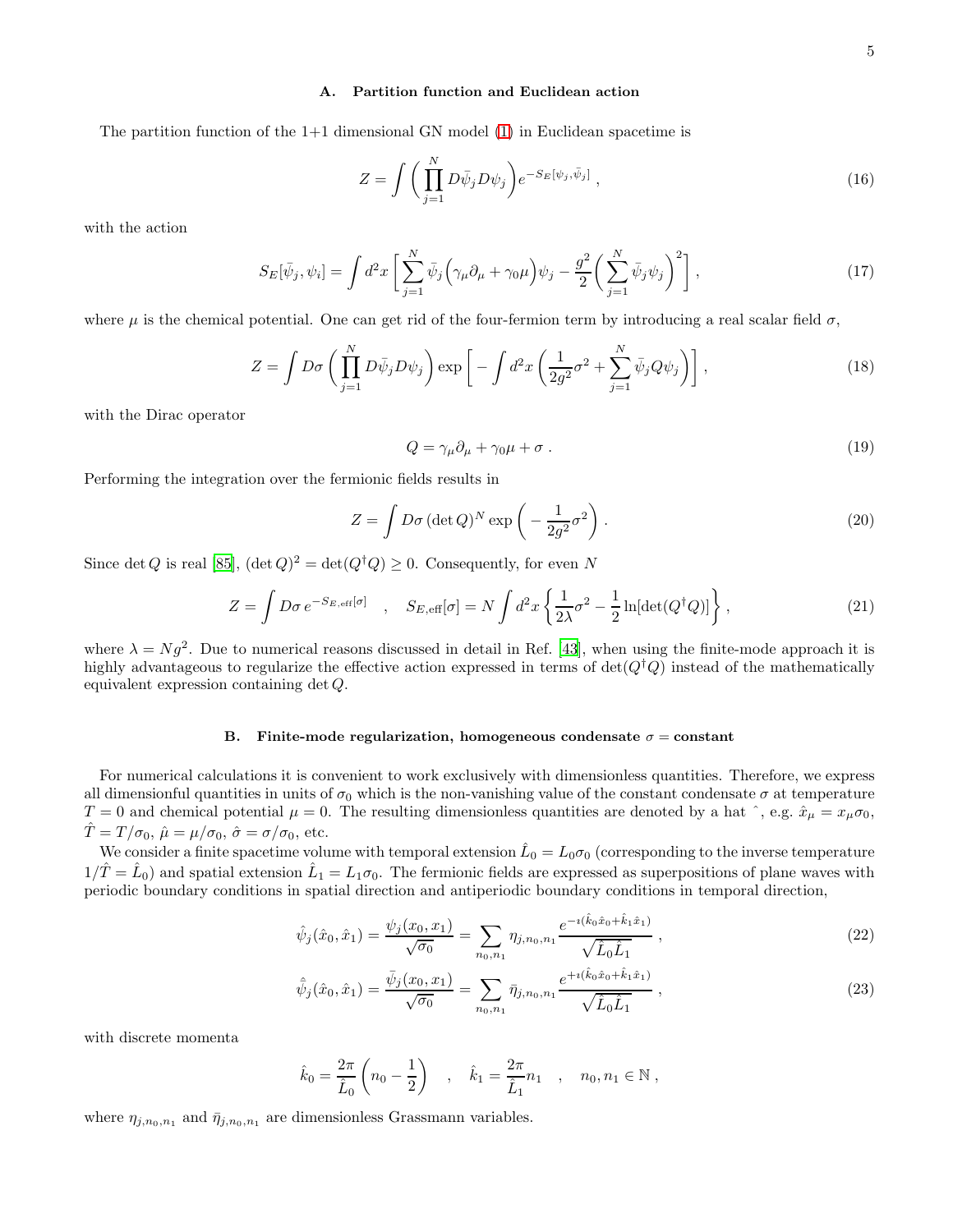For a homogeneous condensate  $\sigma =$  constant,  $\ln[\det(\hat{Q}^\dagger \hat{Q})]$  can be expressed as a product over the modes  $(\hat{k}_0, \hat{k}_1)$ ,

$$
\ln[\det(\hat{Q}^{\dagger}\hat{Q})] = \ln\left\{\prod_{\hat{k}_0,\hat{k}_1} \det\left[\left(+i\gamma_{\mu}\hat{k}_{\mu} - \gamma_0\hat{\mu} + \hat{\sigma}\right)\left(-i\gamma_{\mu}\hat{k}_{\mu} + \gamma_0\hat{\mu} + \hat{\sigma}\right)\right]\right\}
$$
  
= 
$$
\ln\left\{\prod_{\hat{k}_0,\hat{k}_1} \left[(\hat{k}_0^2 + \hat{k}_1^2 + \hat{\sigma}^2 - \hat{\mu}^2)^2 + (2\hat{\mu}\hat{k}_0)^2\right]\right\}.
$$
 (24)

Considering only a finite number of modes  $n_0 = -N_0 + 1, -N_0 + 2, \ldots, N_0 - 1, N_0$  and  $n_1 = -N_1, -N_1 + 1, \ldots, N_1 - 1$  $1, N_1$ , i.e., introducing momentum cutoffs

<span id="page-5-3"></span><span id="page-5-1"></span><span id="page-5-0"></span>
$$
\hat{k}_0^{\text{cut}} = \frac{2\pi}{\hat{L}_0} N_0 \quad , \quad \hat{k}_1^{\text{cut}} = \frac{2\pi}{\hat{L}_1} \left( N_1 + \frac{1}{2} \right) \,, \tag{25}
$$

(chosen to be  $\pi/\hat{L}_{0,1}$  larger than the largest momenta considered) yields the finite-mode regularized effective action,

$$
\frac{S_{E,\text{eff}}(\hat{\sigma})}{N} = \frac{\hat{L}_0 \hat{L}_1 \hat{\sigma}^2}{2\lambda} \n- \frac{1}{2} \sum_{n_0 = -N_0 + 1}^{N_0} \sum_{n_1 = -N_1}^{N_1} \ln \left( \left\{ \left[ \frac{2\pi}{\hat{L}_0} \left( n_0 - \frac{1}{2} \right) \right]^2 + \left( \frac{2\pi}{\hat{L}_1} n_1 \right)^2 + \hat{\sigma}^2 - \hat{\mu}^2 \right\}^2 + \left[ 2\hat{\mu} \frac{2\pi}{\hat{L}_0} \left( n_0 - \frac{1}{2} \right) \right]^2 \right) \n= \frac{2\pi^2 N_0 (N_1 + 1/2) \hat{\sigma}^2}{\lambda \hat{k}_0^{\text{cut}} \hat{k}_1^{\text{cut}}} \n- \sum_{n_0 = 1}^{N_0} \sum_{n_1 = -N_1}^{N_1} \ln \left\{ \left[ \left( \hat{k}_0^{\text{cut}} \frac{n_0 - 1/2}{N_0} \right)^2 + \left( \hat{k}_1^{\text{cut}} \frac{n_1}{N_1 + 1/2} \right)^2 + \hat{\sigma}^2 - \hat{\mu}^2 \right]^2 + \left( 2\hat{\mu} \hat{k}_0^{\text{cut}} \frac{n_0 - 1/2}{N_0} \right)^2 \right\},
$$
\n(26)

which is suitable for numerical evaluation. Minimizing this effective action with respect to  $\hat{\sigma}$  for various  $\hat{\mu}$  and  $\hat{T}$ yields  $\hat{\sigma}(\hat{\mu}, \hat{T})$ , i.e., the "homogeneous phase diagram of the GN model" [\[58](#page-18-21)].

Infinite-volume continuum results are obtained in the limit  $\hat{L}_1 \to \infty$ ,  $\hat{k}_0^{\text{cut}} \to \infty$ , and  $\hat{k}_1^{\text{cut}} \to \infty$ , which implies an infinite number of modes. Numerically one is, of course, restricted to a finite number of modes. In the following we discuss how to determine the parameters  $\lambda$ ,  $N_0$ ,  $N_1$ ,  $\hat{k}_0^{\text{cut}}$ , and  $\hat{k}_1^{\text{cut}}$  [ $\hat{L}_0$  and  $\hat{L}_1$  are then given by Eq. [\(25\)](#page-5-0)] in an optimal way, i.e., how to obtain numerical results with a finite and rather limited number of modes, which are nevertheless very close to infinite-volume continuum results.

# C. Choosing and determining suitable parameters  $\lambda$ ,  $N_0$ ,  $N_1$ ,  $\hat{k}_0^{\text{cut}}$ , and  $\hat{k}_1^{\text{cut}}$

The condensate  $\hat{\sigma}$  minimizes the effective action [\(26\)](#page-5-1). For  $\mu = 0$  it is the solution of

$$
0 = \frac{d}{d\hat{\sigma}} \frac{S_{E,\text{eff}}(\hat{\sigma})}{N} = 2\hat{\sigma} \left\{ \frac{2\pi^2 N_0 (N_1 + 1/2)}{\lambda \hat{k}_0^{\text{cut}} \hat{k}_1^{\text{cut}}} - 2 \sum_{n_0=1}^{N_0} \sum_{n_1=-N_1}^{N_1} \left[ \left( \hat{k}_0^{\text{cut}} \frac{n_0 - 1/2}{N_0} \right)^2 + \left( \hat{k}_1^{\text{cut}} \frac{n_1}{N_1 + 1/2} \right)^2 + \hat{\sigma}^2 \right]^{-1} \right\}. \tag{27}
$$

An obvious solution is  $\hat{\sigma} = 0$ . It corresponds to a minimum for  $T > T_c$  and to a maximum for  $T \leq T_c$ . For the latter case there are two additional solutions (corresponding to minima), which can be obtained from

<span id="page-5-2"></span>
$$
0 = \frac{2\pi^2 N_0 (N_1 + 1/2)}{\lambda \hat{k}_0^{\text{cut}} \hat{k}_1^{\text{cut}}} - 2 \sum_{n_0=1}^{N_0} \sum_{n_1=-N_1}^{N_1} \left[ \left( \hat{k}_0^{\text{cut}} \frac{n_0 - 1/2}{N_0} \right)^2 + \left( \hat{k}_1^{\text{cut}} \frac{n_1}{N_1 + 1/2} \right)^2 + \hat{\sigma}^2 \right]^{-1} . \tag{28}
$$

To appropriately determine the parameters  $\lambda$ ,  $N_0$ ,  $N_1$ ,  $\hat{k}_0^{\text{cut}}$ , and  $\hat{k}_1^{\text{cut}}$ , we consider and relate computations at  $\mu = 0$ and a low temperature  $T \approx 0$ , where  $\sigma(T) \approx \sigma_0$ , and at  $\mu = 0$  and the critical temperature  $T = T_c$ , where  $\sigma$  just vanishes, i.e.,  $\sigma(T-\epsilon) > 0$  and  $\sigma(T) = 0$ . The parameters  $\lambda$ ,  $N_1$ ,  $\hat{k}_0^{\text{cut}}$ , and  $\hat{k}_1^{\text{cut}}$  are the same for both simulations, while  $N_0 = N_{00}$  for  $T \approx 0$  and  $N_0 = N_{0c} \ll N_{00}$  for  $T = T_c$ .

The parameters  $N_{0c}$ ,  $N_{00}$ ,  $N_1$ , and  $\hat{k}_1^{\text{cut}}$  can be chosen independently. The maximum number of modes  $\propto N_{00}N_1$ is, of course, limited by the available computer resources. Strategies for choosing these four parameters in an optimal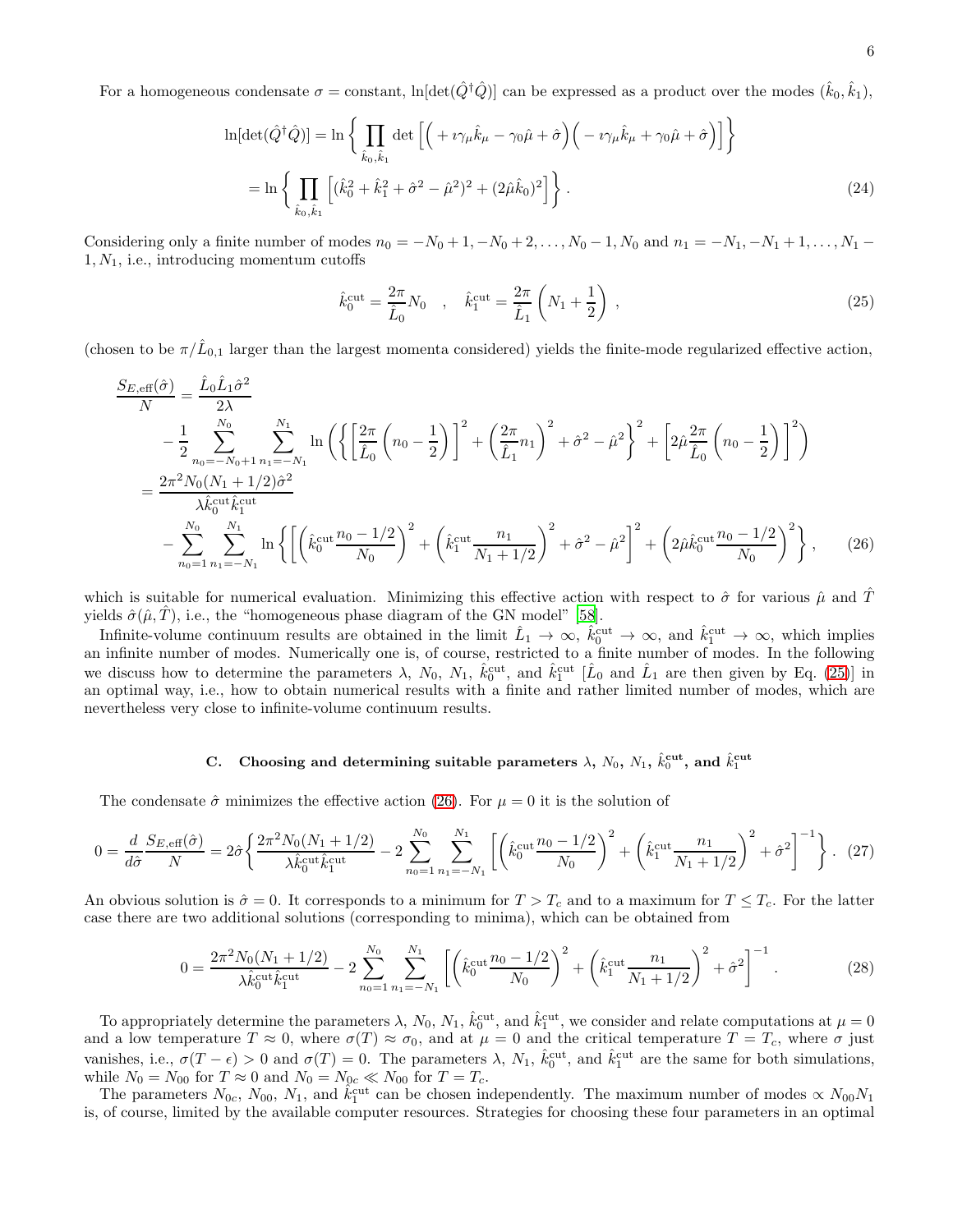way, i.e., where systematic errors due to the finite spatial extension and the finite number of modes are minimized, are discussed in Secs. [III C 1,](#page-6-0) [III C 2,](#page-7-0) and [III C 3](#page-9-0) below.

In contrast to that,  $\hat{k}_0^{\text{cut}}$  and  $\lambda$  cannot be chosen independently:  $\hat{k}_0^{\text{cut}} = 2\pi N_0 c \hat{T}_c$  [which follows from Eq. [\(25\)](#page-5-0)], i.e.,  $\hat{k}_0^{\text{cut}}$  is related to  $N_{0c}$ . Since  $\hat{T}_c$  is a priori unknown, setting  $\hat{k}_0^{\text{cut}}$  to an appropriate value is a non-trivial task. Similarly,  $\lambda$  depends on  $N_{0c}$ ,  $N_1$ ,  $\hat{k}_0^{\text{cut}}$ , and  $\hat{k}_1^{\text{cut}}$  via Eq. [\(28\)](#page-5-2) at  $T = T_c$ , where  $\hat{\sigma} = 0$ ,

<span id="page-6-1"></span>
$$
\frac{\pi^2 (N_1 + 1/2)}{\lambda \hat{k}_0^{\text{cut}} \hat{k}_1^{\text{cut}}} = \frac{1}{N_{0c}} \sum_{n_0=1}^{N_{0c}} \sum_{n_1=-N_1}^{N_1} \left[ \left( \hat{k}_0^{\text{cut}} \frac{n_0 - 1/2}{N_{0c}} \right)^2 + \left( \hat{k}_1^{\text{cut}} \frac{n_1}{N_1 + 1/2} \right)^2 \right]^{-1} . \tag{29}
$$

To determine  $\hat{k}_0^{\text{cut}}$  (without knowing  $\hat{T}_c$ ), we consider Eq. [\(28\)](#page-5-2) also for  $T \approx 0$ , where  $\hat{\sigma} \approx 1$ , i.e.,

<span id="page-6-2"></span>
$$
\frac{\pi^2 (N_1 + 1/2)}{\lambda \hat{k}_0^{\text{cut}} \hat{k}_1^{\text{cut}}} = \frac{1}{N_{00}} \sum_{n_0=1}^{N_{00}} \sum_{n_1=-N_1}^{N_1} \left[ \left( \hat{k}_0^{\text{cut}} \frac{n_0 - 1/2}{N_{00}} \right)^2 + \left( \hat{k}_1^{\text{cut}} \frac{n_1}{N_1 + 1/2} \right)^2 + 1 \right]^{-1} . \tag{30}
$$

Since the left-hand sides of Eqs. [\(29\)](#page-6-1) and [\(30\)](#page-6-2) are identical, we can equate their right-hand sides and eliminate  $\lambda$ ,

$$
\sum_{n_1=-N_1}^{N_1} \left\{ \frac{1}{N_{0c}} \sum_{n_0=1}^{N_{0c}} \left[ \left( \hat{k}_0^{\text{cut}} \frac{n_0 - 1/2}{N_{0c}} \right)^2 + \left( \hat{k}_1^{\text{cut}} \frac{n_1}{N_1 + 1/2} \right)^2 \right]^{-1} - \frac{1}{N_{00}} \sum_{n_0=1}^{N_{00}} \left[ \left( \hat{k}_0^{\text{cut}} \frac{n_0 - 1/2}{N_{00}} \right)^2 + \left( \hat{k}_1^{\text{cut}} \frac{n_1}{N_1 + 1/2} \right)^2 + 1 \right]^{-1} \right\} = 0.
$$
\n(31)

For given  $N_{0c}$ ,  $N_{00}$ ,  $N_1$ , and  $\hat{k}_1^{\text{cut}}$  one has to solve this equation to obtain  $\hat{k}_0^{\text{cut}}$ . Then,  $\lambda$  can be calculated using either Eq.  $(29)$  or  $(30)$ .

#### <span id="page-6-3"></span><span id="page-6-0"></span>1. Optimizing  $N_{0c}$

The numerically obtained critical temperature  $\hat{T}_c = \hat{k}_0^{\text{cut}}/2\pi N_{0c}$  should be insensitive with respect to variations of  $N_{0c}$ , when keeping the other parameters fixed, in particular  $N_{00}$ . The corresponding optimal  $N_{0c}^{\text{opt}}$  is, therefore, defined as the value of  $N_{0c}$  which minimizes

<span id="page-6-5"></span>
$$
\left| \frac{\partial}{\partial N_{0c}} \hat{T}_c \right| \tag{32}
$$

(since  $N_{0c} \in \mathbb{N}$ , the derivative  $\partial/\partial N_{0c}$  has to be understood as a finite difference).

To study this optimization of  $N_{0c}$  independently of any error due to the finite spatial momentum cutoff  $\hat{k}_1^{\text{cut}}$  and the finite spatial extension  $\hat{L}_1 = 2\pi (N_1 + 1/2)/\hat{k}_1^{\text{cut}}$ , we consider for a moment the limit  $\hat{k}_1^{\text{cut}} \to \infty$  and  $\hat{L}_1 \to \infty$ (implying  $N_1 \rightarrow \infty$ ). In this limit

$$
\hat{k}_1^{\text{cut}} \frac{n_1}{N_1 + 1/2} \to \hat{k}_1 \quad , \quad \frac{\hat{k}_1^{\text{cut}}}{N_1 + 1/2} \to d\hat{k}_1 \quad , \quad \frac{N_1}{\hat{k}_1^{\text{cut}}} \sum_{n_1 = -N_1}^{N_1} \frac{\hat{k}_1^{\text{cut}}}{N_1 + 1/2} \to \frac{N_1 + 1/2}{\hat{k}_1^{\text{cut}}} \int d\hat{k}_1 \,. \tag{33}
$$

Inserting these relations into Eq. [\(31\)](#page-6-3) and solving the integral results in

<span id="page-6-4"></span>
$$
\frac{1}{N_{0c}} \sum_{n_0=1}^{N_{0c}} \left( \hat{k}_0^{\text{cut}} \frac{n_0 - 1/2}{N_{0c}} \right)^{-1} - \frac{1}{N_{00}} \sum_{n_0=1}^{N_{00}} \left[ \left( \hat{k}_0^{\text{cut}} \frac{n_0 - 1/2}{N_{00}} \right)^2 + 1 \right]^{-1/2} = 0 \tag{34}
$$

As previously Eq. [\(31\)](#page-6-3) this equation has to be solved to obtain  $\hat{k}_0^{\text{cut}}$ , which now only depends on  $N_{0c}$  and  $N_{00}$ .

In FIG. [1](#page-7-1) we study the corresponding  $\hat{T}_c = \hat{k}_0^{\text{cut}}/2\pi N_{0c}$  as a function of  $N_{0c}$  (left panel) and  $N_{0c}/N_{00}$  (right panel) for  $N_{00} \in \{64, 128, 256\}$ :

• For sufficiently large  $N_{00}$  and a suitably chosen  $N_{0c}$  the resulting  $\hat{T}_c$  should be close to the analytically known infinite-volume continuum result  $\hat{T}_c = e^C/\pi \approx 0.566$  (where C denotes Euler's constant) [\[58\]](#page-18-21). One can clearly see that there are plateau-like regions, where this is the case.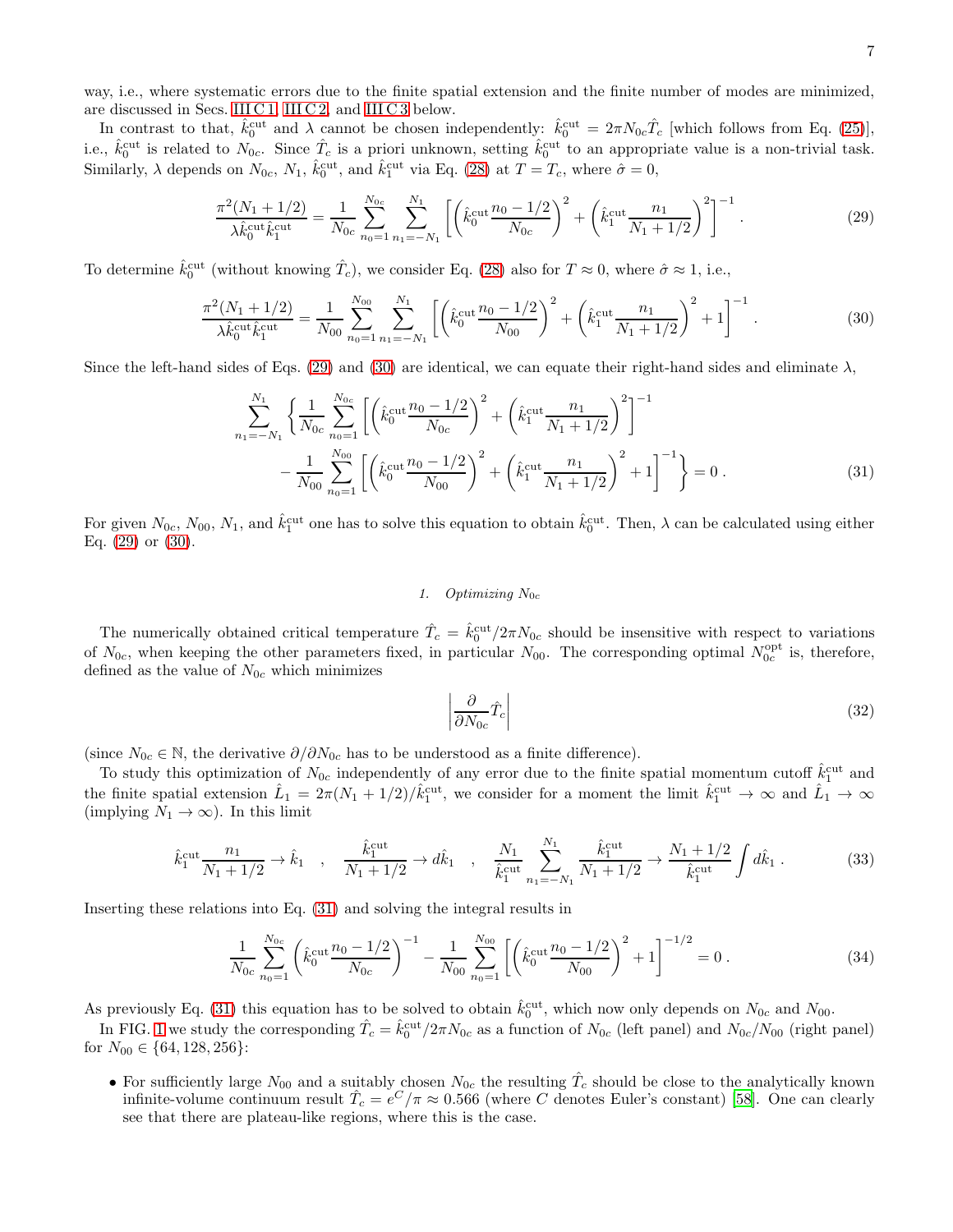- For a small number of temporal modes  $N_{0c}$  there are strong deviations, because the temporal momentum cutoff is rather small,  $\hat{k}_0^{\text{cut}} = 2\pi N_{0c} \hat{T}_c$  (for small  $N_{0c}$ , curves obtained with different  $N_{00}$  fall on top of each other when plotted versus  $N_{0c} \propto \hat{k}_0^{\text{cut}}$ .
- For  $N_{0c}/N_{00} \gtrsim 0.2$  there are also strong deviations, because the temperature corresponding to  $N_{00}$  temporal modes,  $\hat{T}_0 = \hat{T}_c N_{0c}/N_{00}$ , is a poor approximation of zero temperature (for  $N_{0c}/N_{00} \gtrsim 0.2$ , curves obtained with different  $N_{00}$  fall on top of each other when plotted versus  $N_{0c}/N_{00} = \hat{T}_0/\hat{T}_c$ .



<span id="page-7-1"></span>FIG. 1:  $\hat{T}_c$  as a function of  $N_{0c}$  (left panel) and  $N_{0c}/N_{00}$  (right panel) for  $N_{00} = 64$  (green dots),  $N_{00} = 128$  (red dots), and  $N_{00} = 256$  (blue dots) obtained from Eq. [\(34\)](#page-6-4) (the black lines indicate the infinite-volume continuum result  $\hat{T}_c = e^C/\pi$ ).

In other words, to obtain accurate results,  $1 \ll N_{0c} \ll N_{00}$  has to be fulfilled, which is only possible, if a sufficiently large number of temporal modes  $N_{00}$  are used. According to the definition [\(32\)](#page-6-5) the optimal  $N_{0c}$  for given  $N_{00}$  is the minimum of the corresponding curves in FIG. [1.](#page-7-1)

In TABLE [I](#page-7-2) one can see the accuracy  $1-\hat{T}_c/(e^C/\pi)$  of the numerically obtained  $\hat{T}_c$ , for various values of  $N_{00}$ . Note that even with a comparatively small number of  $N_{00} = 32$  temporal modes, the error is less than 0.1%. Also listed in TABLE [I](#page-7-2) are  $N_{0c}^{\text{opt}}$ , the corresponding temporal momentum cutoff  $\hat{k}_0^{\text{cut,opt}} = 2\pi N_{0c}^{\text{opt}} \hat{T}_c$ , and the corresponding temporal extension  $\hat{L}_{00}^{\text{opt}} = N_{00}/\hat{T}_c N_{0c}^{\text{opt}}$  approximating  $T = 0$ . When increasing  $N_{00}$ , there is a similar increase in the temporal momentum cutoff  $\hat{k}_0^{\text{cut,opt}}$ , but only a slight increase in the temporal extension  $\hat{L}_{00}^{\text{opt}}$ . This is typical for lattice calculations, where cutoff effects are only polynomially suppressed, while finite-volume effects are exponentially suppressed.

| $N_{00}$ | $1-\hat{T}_c/(e^C/\pi)\,N_{0c}^{\rm opt}$ |     | $\hat{k}_0^{\text{cut}, \text{opt}}$ | $\hat L_{00}^{\mathrm{opt}}$ |
|----------|-------------------------------------------|-----|--------------------------------------|------------------------------|
| 32       | $-6.320 \cdot 10^{-7}$                    | 6   | $2.139 \cdot 10^{1}$                 | 9.401                        |
| 64       | $-1.981 \cdot 10^{-4}$                    | 11  | $3.919 \cdot 10^{1}$ 10.26           |                              |
| 128      | $-6.158 \cdot 10^{-5}$                    | 20  | $7.125 \cdot 10^{1}$ 11.29           |                              |
| 256      | $-1.881 \cdot 10^{-5}$                    | 36  | $1.282 \cdot 10^2$ 12.54             |                              |
| 512      | $-5.650 \cdot 10^{-6}$                    | 66  | $2.350 \cdot 10^{2}$ 13.68           |                              |
| 1024     | $-1.672 \cdot 10^{-}$                     | 120 | $14.275 \cdot 10^2$ 15.05            |                              |
| 2048     | $-4.886 \cdot 10^{-7}$                    | 222 | $7.908 \cdot 10^{2}$ 16.27           |                              |
|          | $4096$ $-1.413 \cdot 10^{-7}$             | 412 | $1.468 \cdot 10^3$ 17.53             |                              |

<span id="page-7-2"></span>TABLE I: Accuracy of the numerically obtained  $\hat{T}_c$  for various values of  $N_{00}$ .

# <span id="page-7-0"></span>2. Optimizing  $\hat{k}_1^{cut}$

In the following we investigate the error associated with a finite spatial momentum cutoff  $\hat{k}_1^{\text{cut}}$ , i.e., instead of Eq. [\(34\)](#page-6-4) we return to Eq. [\(31\)](#page-6-3) and solve this equation to obtain  $\hat{k}_0^{\text{cut}}$  for given  $N_{0c}$ ,  $N_{00}$ ,  $N_1$ , and  $\hat{k}_1^{\text{cut}}$ . Similarly to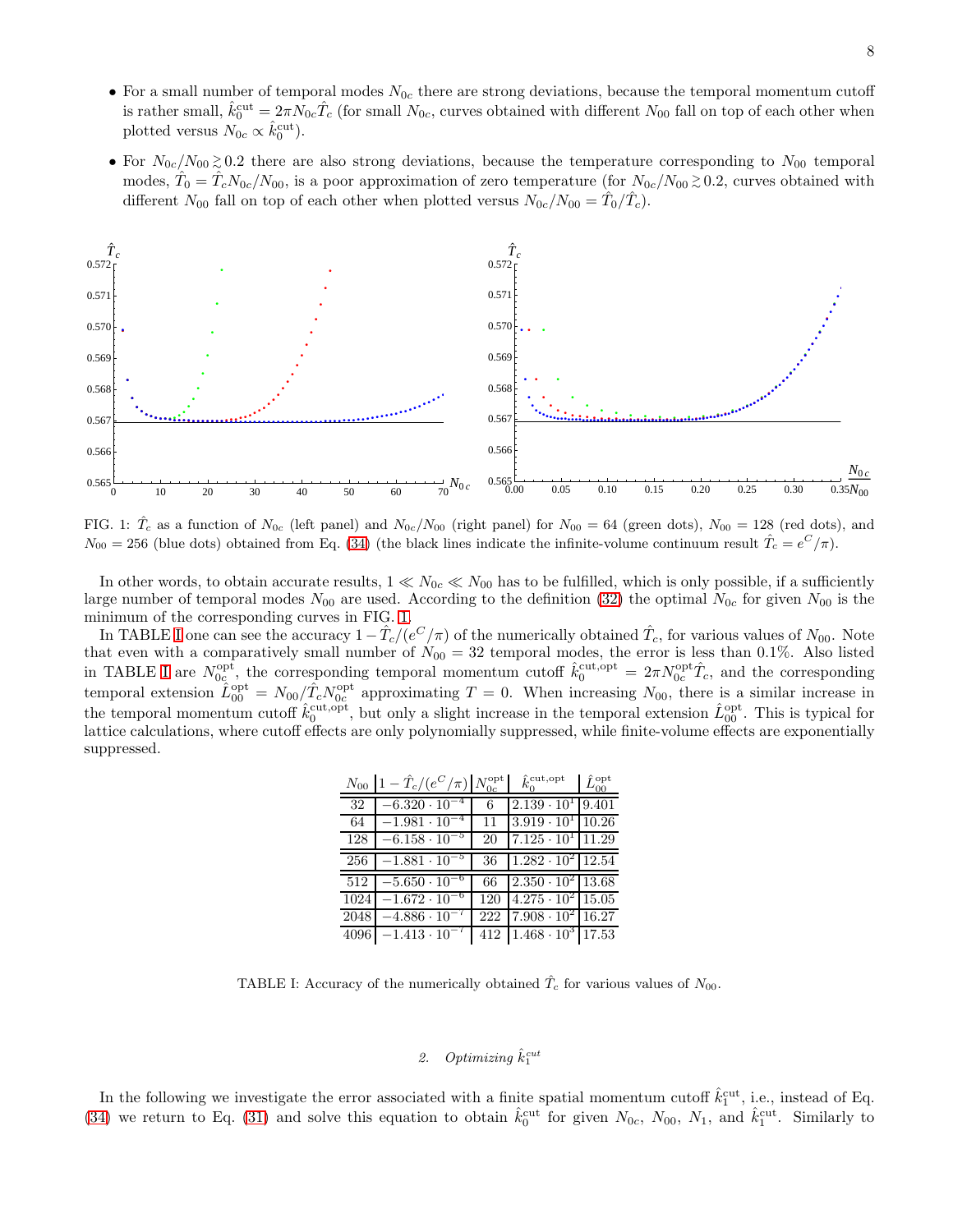Sec. [III C 1](#page-6-0) we define the optimal  $\hat{k}_1^{\text{cut,opt}}$  as the value of  $\hat{k}_1^{\text{cut}}$  which minimizes

<span id="page-8-1"></span>
$$
\left| \frac{\partial}{\partial \hat{k}_1^{\text{cut}}} \hat{T}_c \right| \tag{35}
$$

for given  $N_{0c}$ ,  $N_{00}$ , and  $N_1$ .

We choose  $N_{00} = 256$ , the corresponding optimal  $N_{0c} = 36$  (cf. TABLE [I\)](#page-7-2) and various numbers of spatial modes  $N_1$ . In FIG. [2](#page-8-0) we study  $\hat{T}_c = \hat{k}_0^{\text{cut}}/2\pi N_{0c}$  as a function of  $\hat{k}_1^{\text{cut}}$  (left panel) and  $\hat{k}_1^{\text{cut}}/(N_1+1/2)$  (right panel) obtained from Eq. [\(31\)](#page-6-3) for  $N_1 \in \{64, 128, 256\}$ :



<span id="page-8-0"></span>FIG. 2:  $\hat{T}_c$  as a function of  $\hat{k}_1^{\text{cut}}$  (left panel) and  $\hat{k}_1^{\text{cut}}/(N_1+1/2)$  (right panel) for  $N_1 = 64$  (green curve),  $N_1 = 128$  (red curve), and  $N_1 = 256$  (blue curve) obtained from [\(31\)](#page-6-3) with  $N_{00} = 256$  and  $N_{0c} = 36$  (the black lines indicate the infinite-volume continuum result  $\hat{T}_c = e^C / \pi$ .

- For sufficiently large  $N_1$  and a suitably chosen  $\hat{k}_1^{\text{cut}}$  the resulting  $\hat{T}_c$  should be close to the analytically known infinite-volume continuum result  $\hat{T}_c = e^C/\pi \approx 0.566$ . Again one can observe plateau-like regions, where this is the case.
- For a small spatial momentum cutoff  $\hat{k}_1^{\text{cut}}$  there are strong deviations (for small  $\hat{k}_1^{\text{cut}}$ , curves obtained with different  $N_1$  fall on top of each other, when plotted versus  $\hat{k}_1^{\text{cut}}$ .
- For  $\hat{k}_1^{\text{cut}}/(N_1+1/2) \gtrsim 1.0$  there are also strong deviations, because the extent of the periodic spatial dimension  $\hat{L}_1 = 2\pi (N_1 + 1/2)/\hat{k}_1^{\text{cut}}$  is quite small and, therefore, a poor approximation for infinitely extended space (for  $\hat{k}_1^{\text{cut}}/(N_1+1/2) \gtrsim 1.0$ , curves obtained with different  $N_1$  fall on top of each other, when plotted versus  $\hat{k}_1^{\text{cut}}/(N_1+1/2) \propto 1/\hat{L}_1$ .

In other words, to obtain accurate results,  $1 \ll \hat{k}_1^{\text{cut}} \ll N_1$  has to be fulfilled, which is only possible, if a sufficiently large number of spatial modes  $N_1$  is used. According to the definition [\(35\)](#page-8-1) the optimal  $\hat{k}_1^{\text{cut}}$  for given  $N_1$  is the maximum of the corresponding curves in FIG. [2.](#page-8-0)

In TABLE [II](#page-9-1) one can see the accuracy  $1-\hat{T}_c/(e^C/\pi)$  of the numerically obtained  $\hat{T}_c$  for various values of  $N_1$ , again for  $N_{00} = 256$  and the corresponding optimal  $N_{0c} = 36$ . Note that errors due to the finite-mode regularization in temporal direction and in spatial direction have opposite sign (cf. FIG. [1](#page-7-1) and FIG. [2\)](#page-8-0). Consequently, one obtains the most accurate result for  $\hat{T}_c$  not for  $N_1 \to \infty$ , but when both errors almost cancel each other. This is the case for  $N_1 = 249$ , i.e., for  $N_1$  similar to  $N_{00}$  (for a more detailed discussion cf. Sec. [II](#page-9-1)I C3). Also listed in TABLE II are the spatial momentum cutoff  $\hat{k}_1^{\text{cut,opt}}$  and the corresponding spatial extension  $\hat{L}_1^{\text{opt}} = 2\pi (N_1 + 1/2)/\hat{k}_1^{\text{cut,opt}}$ . Again, when increasing  $N_1$ , there is a similar increase in the spatial momentum cutoff  $\hat{k}_1^{\text{cut,opt}}$ , but only a slight increase in the spatial extension  $\hat{L}_1^{\text{opt}}$  approximating infinite volume. As already mentioned this is typical for lattice calculations, where cutoff effects are only polynomially suppressed, while finite-volume effects are exponentially suppressed.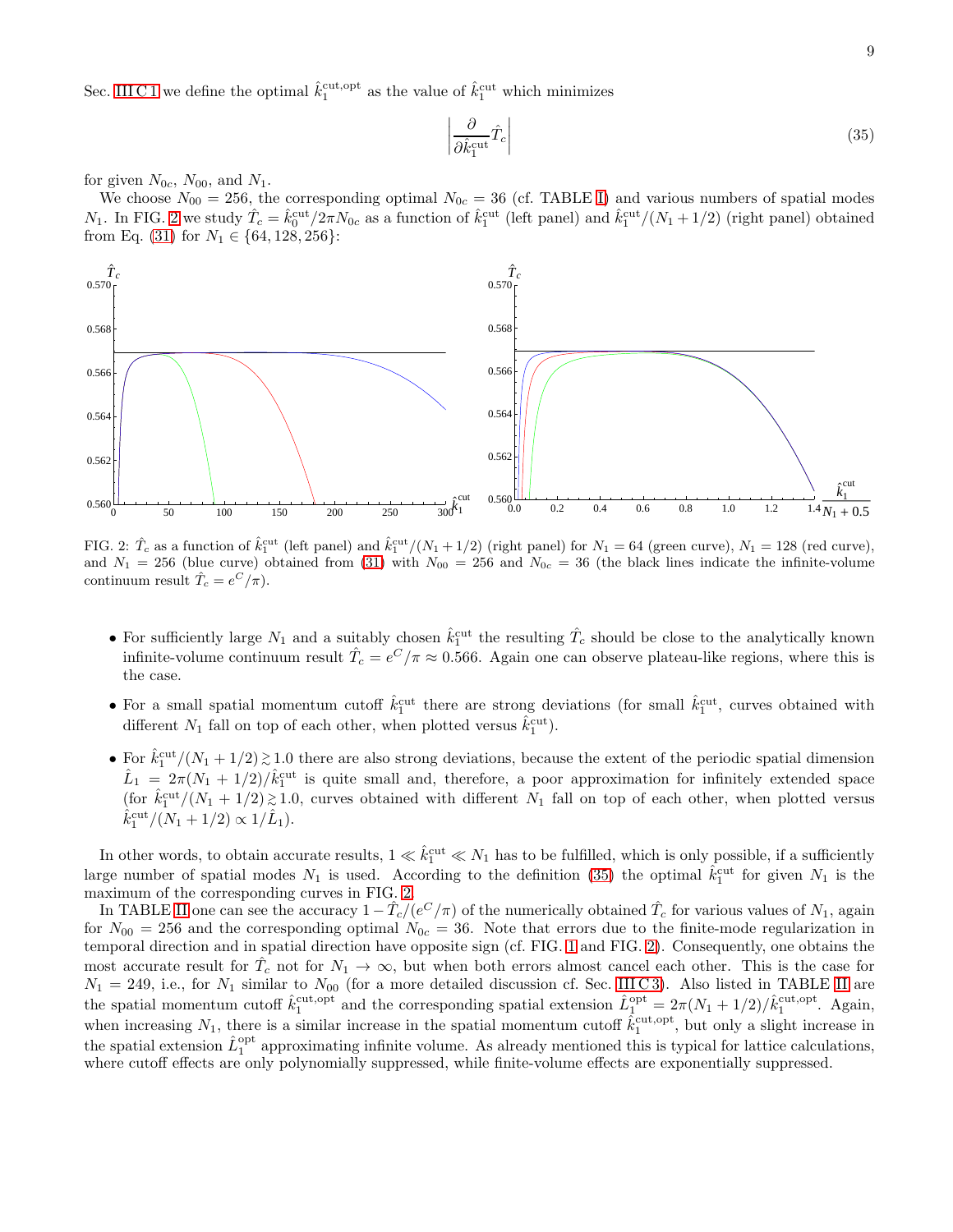| $N_1$ | $1 - \hat{T}_c/(e^C/\pi)$ | $\hat{k}_1^{\text{cut}, \text{opt}}$ | $\hat{L}_1^{\mathrm{opt}}$ |
|-------|---------------------------|--------------------------------------|----------------------------|
| 32    | $+5.789 \cdot 10$         | $2.273 \cdot 10^{1}$                 | 8.99                       |
| 64    | $+1.766 \cdot 10$         | $3.991 \cdot 10^{1}$                 | 10.15                      |
| 128   | $+4.324 \cdot 10$         | $7.138 \cdot 10^{1}$                 | 11.31                      |
| 249   | $-2.720 \cdot 10^{-8}$    | $1.261 \cdot 10^{2}$                 | 12.43                      |
| 256   | $-1.003 \cdot 10$         | $1.291 \cdot 10^2$ 12.48             |                            |
| 512   | $-1.460 \cdot 10^{-}$     | $2.329 \cdot 10^{2}$ 13.83           |                            |
| 1024  | $-1.798 \cdot 10^{-7}$    | $4.179 \cdot 10^{2}$ 15.41           |                            |
| 2048  | $-1.871 \cdot 10^{-5}$    | $7.616 \cdot 10^{2}$ 16.90           |                            |
| 4096  | $-1.882 \cdot 10^{-7}$    | $1.403 \cdot 10^3$ 18.35             |                            |

<span id="page-9-1"></span>TABLE II: Accuracy of the numerically obtained  $\hat{T}_c$  for  $N_{00} = 256$ ,  $N_{0c} = 36$ , and various values of  $N_1$ .

# <span id="page-9-0"></span>3. Optimizing the ratio of  $N_{00}$  and  $N_1$

As already mentioned the maximum number of modes  $\propto N_{00}N_1$  is limited by the available computer resources. In the previous subsection it has been observed that for  $N_{00} = 256$  and  $N_1 = 249$  the errors in  $\hat{T}_c$  due to the finite-mode regularization almost cancel. Also for other choices of  $N_{00}$  such a nearly perfect cancellation is present for  $N_1 \approx N_{00}$ , as collected in TABLE [III.](#page-9-2) Moreover, note that the temporal momentum cutoff  $\hat{k}_0^{\text{cut,opt}}$  and the spatial momentum cutoff  $\hat{k}_1^{\text{cut}, \text{opt}}$  are close to each other.

Similarly, in FIG. [3](#page-10-0) we compare the numerically obtained  $\hat{T}_c$  for various  $N_{00}$  and  $N_1$  with the infinite-volume continuum result  $\hat{T}_c = e^C/\pi$ . The figure suggests choosing  $N_{00} = N_1$  as a simple rule, which obviously leads to very accurate numerical results (the black filled circles in FIG. [3\)](#page-10-0). Unless mentioned otherwise, we will use  $N_{00} = N_1$  in the following. Of course, such a cancellation of errors might not occur for quantities other than  $\hat{T}_c$ . Moreover, when considering also the possibility of an inhomogeneous condensate, as we will do in Sec. [III D,](#page-10-1) it could be necessary to have a finer resolution or a larger extent of the spatial dimension, which might require a rather large  $N_1 \gg N_{00}$ .

| $N_{00}$ |           | $N_1$ $N_{0c}^{\text{opt}}$ | $\hat{k}_0^{\text{cut}, \text{opt}}$ | $\hat{k}_{\scriptscriptstyle{\text{T}}}^{\text{cut,opt}}$ |
|----------|-----------|-----------------------------|--------------------------------------|-----------------------------------------------------------|
| 32       | 30        | 6                           | $2.137 \cdot 10^{1}$                 | $2.190 \cdot 10^{1}$                                      |
| 64       | 62        | 11                          |                                      | $3.919 \cdot 10^{1}$ $3.932 \cdot 10^{1}$                 |
| 128      | 125       | 20                          |                                      | $7.124 \cdot 10^{1}$ $7.034 \cdot 10^{1}$                 |
| 256      | 249       | 36                          |                                      | $1.282 \cdot 10^2$ 1.261 $\cdot 10^2$                     |
| 512      | 497       | 66                          |                                      | $2.351 \cdot 10^2$ $2.287 \cdot 10^2$                     |
| 1024     | 994       | 121                         |                                      | $4.310 \cdot 10^{2}$ $4.188 \cdot 10^{2}$                 |
|          | 2048 1985 | 223                         |                                      | $7.844 \cdot 10^{2}$ 7.710 $\cdot 10^{2}$                 |
|          | 4096 3966 | 414                         |                                      | $1.475 \cdot 10^3 \mid 1.428 \cdot 10^3$                  |

<span id="page-9-2"></span>TABLE III: Pairs  $N_{00}$  and  $N_1$ , where the errors due to the finite-mode regularization for  $\hat{T}_c$  almost cancel, and the corresponding  $N_{0c}^{\text{opt}}, \hat{k}_0^{\text{cut,opt}}, \text{and } \hat{k}_1^{\text{cut,opt}}.$ 

# 4. Summary

Based on these investigations we propose and adopt the following strategy to determine the parameters  $N_{0c}$ ,  $N_1$ ,  $\hat{k}_0^{\text{cut}}, \hat{k}_1^{\text{cut}}, \text{ and } \lambda$ :

- (1) Use  $N_{00} = N_1$  as large as possible (limited by the available computer resources).
- (2) Determine the corresponding optimal  $N_{0c}$  from a computation in the limit  $N_1 \to \infty$  and  $\hat{k}_1^{\text{cut}} \to \infty$  as described in Sec. [III C 1](#page-6-0) (cf. also TABLE [I,](#page-7-2) third column). This computation also provides a value for  $\hat{k}_0^{\text{cut}}$  (TABLE I, fifth column), which is a good approximation for  $\hat{k}_0^{\text{cut}}$  at finite, but large  $N_1$  and  $\hat{k}_1^{\text{cut}}$ . Assign this value to  $\hat{k}_1^{\text{cut}}$ (cf. Sec. III  $C$ 3).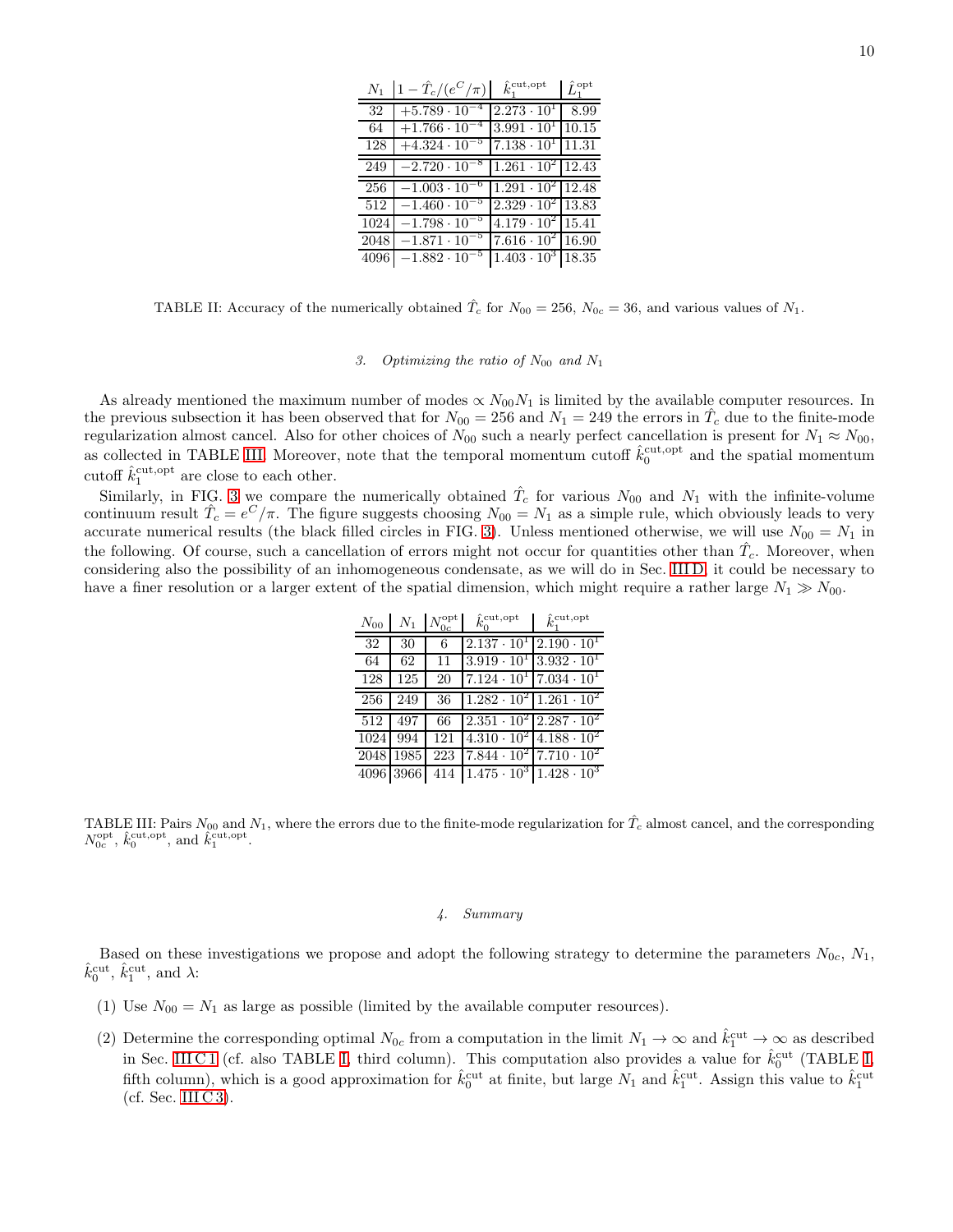

<span id="page-10-0"></span>FIG. 3:  $\hat{T}_c$  as a function of  $N_1$  for several  $N_{00}$  (filled black circles indicate symmetric choices  $N_{00} = N_1$ , the black line is the infinite-volume continuum result  $\hat{T}_c = e^C / \pi$ .

- (3) Solve Eq. [\(31\)](#page-6-3) to determine  $\hat{k}_0^{\text{cut}}$  (now for finite  $N_1$  and  $\hat{k}_1^{\text{cut}}$ ) for the previously chosen  $N_{00}$  and  $N_1$  [step (1)] and  $N_{0c}$  and  $\hat{k}_1^{\text{cut}}$  [step (2)].
- (4) Determine  $\lambda$  via Eq. [\(29\)](#page-6-1) [or equivalently via Eq. [\(30\)](#page-6-2)].

For all further computations, e.g. when computing the phase diagram for a homogeneous condensate  $\sigma = constant$ or an inhomogeneous condensate  $\sigma = \sigma(x_1)$ , the parameters  $N_1$ ,  $\hat{k}_0^{\text{cut}}, \hat{k}_1^{\text{cut}},$  and  $\lambda$  are not changed anymore. The temperature  $\hat{T} = 1/\hat{L}_0 = \hat{k}_0^{\text{cut}}/2\pi N_0$  can be adjusted by using different numbers of temporal modes  $N_0$ .  $N_{0c}$ corresponds to the critical temperature  $\hat{T}_c$ .

#### <span id="page-10-1"></span>D. Computation of the phase diagram for a homogeneous condensate  $\sigma = constant$

To determine the phase diagram for a homogeneous condensate, i.e.,  $\sigma$  as a function of the chemical potential  $\mu$ and the temperature  $T$ , one proceeds as in the previous subsection. From

$$
0 = \frac{d}{d\hat{\sigma}} \frac{S_{E,\text{eff}}(\hat{\sigma})}{N} \tag{36}
$$

one can derive the generalization of Eq. [\(28\)](#page-5-2) for arbitrary  $\mu \geq 0$ ,

$$
0 = \frac{2\pi^2 N_0 (N_1 + 1/2)}{\lambda \hat{k}_0^{\text{cut}} \hat{k}_1^{\text{cut}}} - 2 \sum_{n_0=1}^{N_0} \sum_{n_1=-N_1}^{N_1} \frac{\left(\hat{k}_0^{\text{cut}} \frac{n_0 - 1/2}{N_0}\right)^2 + \left(\hat{k}_1^{\text{cut}} \frac{n_1}{N_1 + 1/2}\right)^2 + \hat{\sigma}^2 - \hat{\mu}^2}{\left[\left(\hat{k}_0^{\text{cut}} \frac{n_0 - 1/2}{N_0}\right)^2 + \left(\hat{k}_1^{\text{cut}} \frac{n_1}{N_1 + 1/2}\right)^2 + \hat{\sigma}^2 - \hat{\mu}^2\right]^2 + \left(2\hat{\mu} \hat{k}_0^{\text{cut}} \frac{n_0 - 1/2}{N_0}\right)^2}.
$$
 (37)

If this equation has a solution  $\hat{\sigma}^2 = A > 0$  for given  $(\hat{\mu}, \hat{T})$ , and if  $S_{E, \text{eff}}(\sqrt{A}) < S_{E, \text{eff}}(0)$ , this solution is the value of the chiral condensate, i.e.,  $\hat{\sigma} = \pm \sqrt{A}$ , and  $(\hat{\mu}, \hat{T})$  is inside the chirally broken phase. If there is no such solution, or if  $S_{E, \text{eff}}(\sqrt{A}) \geq S_{E, \text{eff}}(0)$ , then  $\hat{\sigma} = 0$  and  $(\hat{\mu}, \hat{T})$  is a point inside the chirally symmetric phase or on the phase boundary.

The phase diagram for a homogeneous condensate obtained with  $N_{00} = N_1 = 192$  (with corresponding  $N_{0c} = 28$ ,  $\hat{k}_{0}^{\text{cut}} = 9.974 \cdot 10^{1}$ ,  $\hat{k}_{1}^{\text{cut}} = 1.011 \cdot 10^{2}$  and  $\lambda = 0.3328$ ) is shown in FIG. [4.](#page-11-0) It is in excellent agreement with the infinite-volume continuum result [\[58\]](#page-18-21).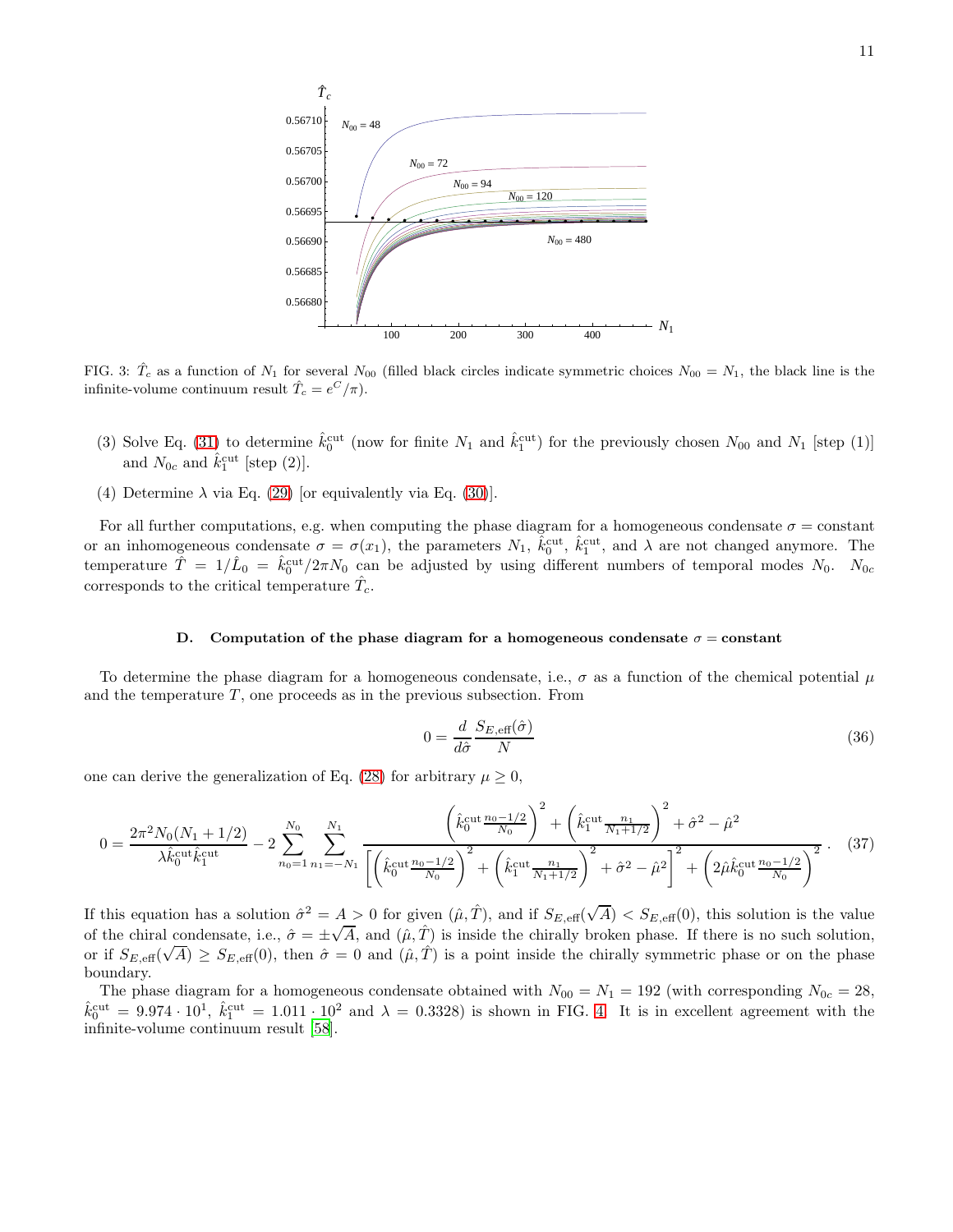

<span id="page-11-0"></span>FIG. 4: Phase diagram of the GN model for a homogeneous condensate  $\sigma =$  constant for  $N_{00} = N_1 = 192$  [the light gray curve is the infinite-volume continuum result [\[58](#page-18-21)]].

## <span id="page-11-2"></span>E. Finite-mode regularization, spatially inhomogeneous condensate  $\sigma = \sigma(x_1)$

To study the possibility of a spatially inhomogeneous condensate,  $\hat{\sigma}$  is written as a superposition of a finite number of plane waves,

<span id="page-11-1"></span>
$$
\hat{\sigma}(\hat{x}_1) = \frac{\sigma(x_1)}{\sigma_0} = \sum_{m=-M}^{M} c_m \frac{e^{-i\hat{p}\hat{x}_1}}{\sqrt{\hat{L}_1}}, \quad \hat{p} = \frac{2\pi}{\hat{L}_1} m, \quad c_{+m} = (c_{-m})^*,
$$
\n(38)

as done in Eqs. [\(22\)](#page-4-0) and [\(23\)](#page-4-1) for the fermionic fields  $\hat{\psi}_j$ . The resolution of  $\hat{\sigma}$  should be coarser than the resolution of  $\hat{\psi}_j$ , i.e.,  $M \ll N_1$ , to obtain stable and meaningful numerical results [cf. Ref. [\[43](#page-18-18)] for a detailed discussion].

In the case of a spatially inhomogeneous condensate plane waves are no longer eigenfunctions of the Dirac operator Q. Consequently,  $\ln[\det(\hat{Q}^{\dagger}\hat{Q})]$  cannot be expressed as a product over modes as done in Eq. [\(24\)](#page-5-3). One has to represent  $\hat{Q}^{\dagger}\hat{Q}$  as a matrix, where the rows and columns correspond to the plane-wave basis functions of the fermionic fields  $e^{\mp i(\hat{k}_0\hat{x}_0 + \hat{k}_1\hat{x}_1)}/\sqrt{\hat{L}_0\hat{L}_1}$  [cf. Eqs. [\(22\)](#page-4-0) and [\(23\)](#page-4-1)],

$$
\langle \hat{k}_{0}, \hat{k}_{1} | \hat{Q}^{\dagger} \hat{Q} | \hat{k}'_{0}, \hat{k}'_{1} \rangle =
$$
\n
$$
= \frac{1}{\hat{L}_{0} \hat{L}_{1}} \int_{0}^{\hat{L}_{0}} d\hat{x}_{0} \int_{0}^{\hat{L}_{1}} d\hat{x}_{1} e^{+i(\hat{k}_{0} \hat{x}_{0} + \hat{k}_{1} \hat{x}_{1})} \left( -\gamma_{\mu} \hat{\partial}_{\mu} + \gamma_{0} \hat{\mu} + \sum_{m=-M}^{+M} c_{m} \frac{e^{-i\hat{p}\hat{x}_{1}}}{\sqrt{\hat{L}_{1}}} \right)
$$
\n
$$
\times \left( +\gamma_{\mu} \hat{\partial}_{\mu} + \gamma_{0} \hat{\mu} + \sum_{m'=-M}^{+M} c_{m'} \frac{e^{-i\hat{p}'\hat{x}_{1}}}{\sqrt{\hat{L}_{1}}} \right) e^{-i(\hat{k}'_{0} \hat{x}_{0} + \hat{k}'_{1} \hat{x}_{1})}
$$
\n
$$
= \frac{\delta_{\hat{k}_{0}, \hat{k}'_{0}}}{\hat{L}_{1}} \int_{0}^{\hat{L}_{1}} d\hat{x}_{1} e^{+i\hat{k}_{1} \hat{x}_{1}} \left( +i\gamma_{0} \hat{k}_{0} + i\gamma_{1} \hat{k}_{1} + \gamma_{0} \hat{\mu} + \sum_{m=-M}^{+M} c_{m} \frac{e^{-i\hat{p}\hat{x}_{1}}}{\sqrt{\hat{L}_{1}}} \right)
$$
\n
$$
\times \left( -i\gamma_{0} \hat{k}'_{0} - i\gamma_{1} \hat{k}'_{1} + \gamma_{0} \hat{\mu} + \sum_{m'=-M}^{+M} c_{m'} \frac{e^{-i\hat{p}'\hat{x}_{1}}}{\sqrt{\hat{L}_{1}}} \right) e^{-i\hat{k}'_{1} \hat{x}_{1}} \qquad (39)
$$

with  $\hat{p} = 2\pi m/\hat{L}_1$  and  $\hat{p}' = 2\pi m'/\hat{L}_1$ . These matrix elements can be calculated analytically. Note that this matrix representation of  $\det(\hat{Q}^{\dagger}\hat{Q})$  has a block-diagonal structure with  $2N_0$  blocks of size  $2(2N_1 + 1)$  (the blocks are labeled by  $\hat{k}_0 = \hat{k}'_0$ ; the rows and columns of each block correspond to the spatial momenta  $\hat{k}_1$  and  $\hat{k}'_1$  and the two spin components). ln $[\det(\hat{Q}^{\dagger}\hat{Q})]$  is then the sum over ln $[\det(\ldots)]$  of the blocks, where each term of that sum can be evaluated numerically e.g. by means of an LU decomposition.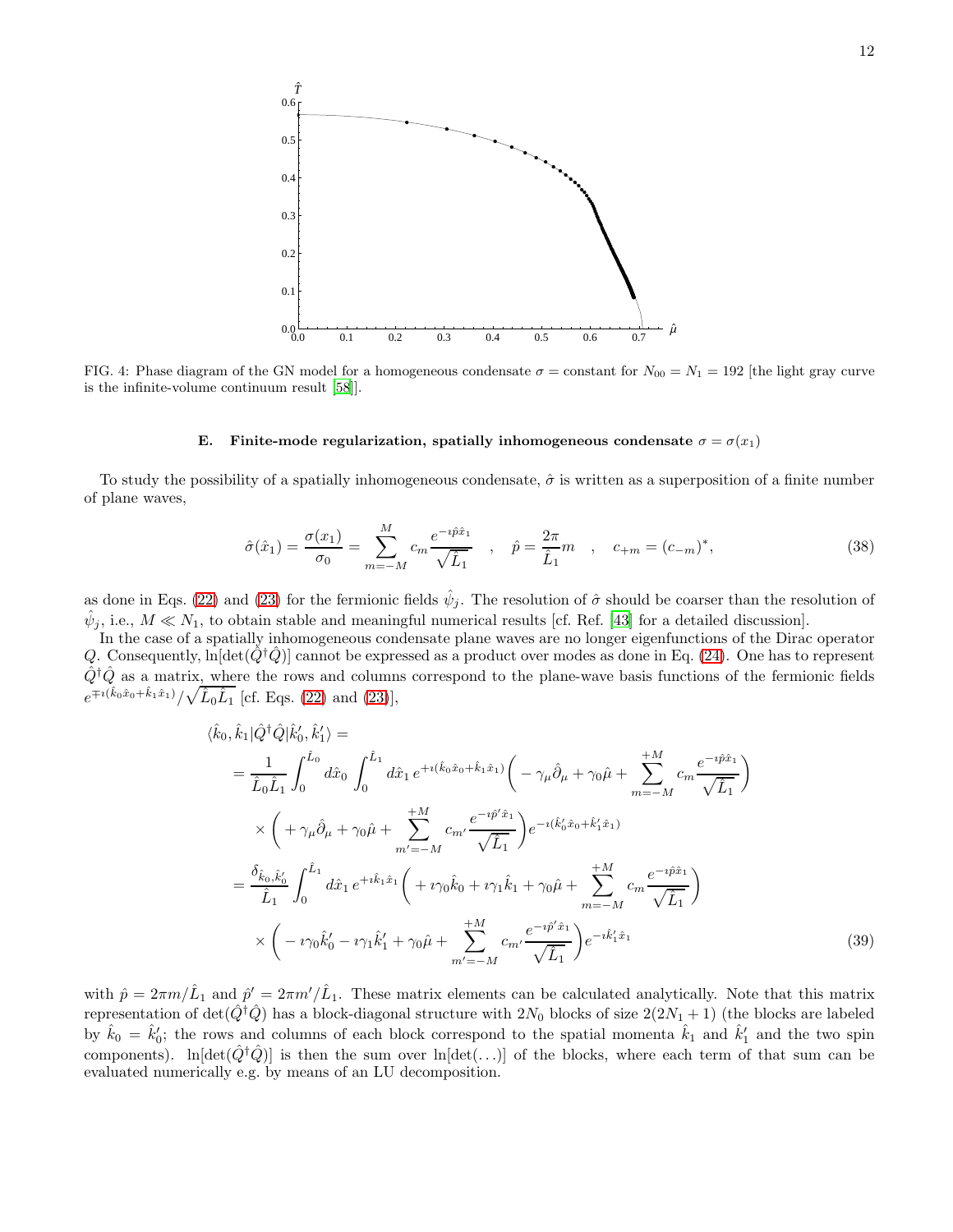# F. Computation of the phase diagram for an inhomogeneous condensate  $\sigma = \sigma(x_1)$

When allowing for a spatially inhomogeneous condensate  $\sigma = \sigma(x_1)$ , there are three phases:

- (I) For small chemical potential  $\hat{\mu}$  and low temperature  $\hat{T}$  chiral symmetry is broken by a homogeneous condensate  $\hat{\sigma} = \text{constant} \neq 0$  [corresponding to  $c_0 \neq 0$ ,  $c_m = 0$  for  $m \neq 0$  in Eq. [\(38\)](#page-11-1)].
- (II) For high temperature  $\hat{T}$  chiral symmetry is intact and  $\hat{\sigma} = 0$  [corresponding to  $c_m = 0$  for all m in Eq. [\(38\)](#page-11-1)].
- (III) For large chemical potential  $\hat{\mu}$  and low temperature  $\hat{T}$  there is a spatially inhomogeneous condensate  $\hat{\sigma} = \hat{\sigma}(\hat{x}_1)$ [corresponding to  $c_m \neq 0$  for at least one  $m \neq 0$  in Eq. [\(38\)](#page-11-1)].

The phase diagram for a spatially inhomogeneous condensate obtained with  $N_{00} = N_1 = 192$  and  $M = 10$  (with corresponding  $N_{0c} = 28$ ,  $\hat{k}_0^{\text{cut}} = 9.974 \cdot 10^1$ ,  $\hat{k}_1^{\text{cut}} = 1.011 \cdot 10^2$  and  $\lambda = 0.3328$ ) is shown in FIG. [5.](#page-12-0) It is in excellent agreement with the infinite-volume continuum result [\[46,](#page-18-9) [80\]](#page-18-37).



<span id="page-12-0"></span>FIG. 5: Phase diagram of the GN model for a spatially inhomogeneous condensate  $\sigma = \sigma(x_1)$  for  $N_{00} = N_1 = 192$  and  $M = 10$ [the light gray curve is the infinite-volume continuum result [\[46,](#page-18-9) [80\]](#page-18-37)].

The numerical determination of the phase boundaries is discussed in detail in Ref. [\[43\]](#page-18-18) and, therefore, only summarized briefly in the following.

# • Phase boundary I-II:

The phase boundary between  $\hat{\sigma} = \text{constant} \neq 0$  (phase I) and  $\hat{\sigma} = 0$  (phase II) can be determined as explained in Sec. [III D](#page-10-1) for the phase diagram for a homogeneous condensate.

# • Phase boundary I-III:

To determine the phase boundary between  $\hat{\sigma} = \text{constant} \neq 0$  (phase I) and the inhomogeneous crystal phase (phase III), one again has to find the minimum of  $S_{E,\text{eff}}/N$  with respect to  $\hat{\sigma}$  as a function of  $(\hat{\mu}, \hat{T})$ . This time, however,  $\hat{\sigma}$  is not a constant, but a superposition of plane waves [cf. Eq. [\(38\)](#page-11-1)]. The minimization has to be done with respect to the coefficients  $c_n$ .

#### • Phase boundary II-III:

To determine the phase boundary between  $\hat{\sigma} = 0$  (phase II) and the inhomogeneous crystal phase (phase III), one can in principle proceed as for the phase boundary I-III. Note, however, that inside the crystal phase in the vicinity of the phase boundary I-III the constant  $\hat{\sigma}$  of the phase diagram for a homogeneous condensate is a local minimum (the corresponding phase transition is of first order), while in the vicinity of the phase boundary II-III it is a saddle point (the corresponding phase transition is of second order). Therefore, a computationally simpler and cheaper way to determine the phase boundary II-III is to study the smallest eigenvalue of the Hessian matrix

$$
H_{mm'} = \frac{\partial}{\partial C_m} \frac{\partial}{\partial C_{m'}} \frac{S_{E,\text{eff}}(\hat{\sigma})}{N} \bigg|_{\hat{\sigma}=0} \quad , \quad C_{2m} = \text{Re}(c_m) \quad , \quad C_{2m+1} = \text{Im}(c_m) \quad , \tag{40}
$$

with  $0 < m, m' \leq M$ . A negative eigenvalue amounts to a direction of negative curvature and, therefore, indicates the existence of an inhomogeneous condensate.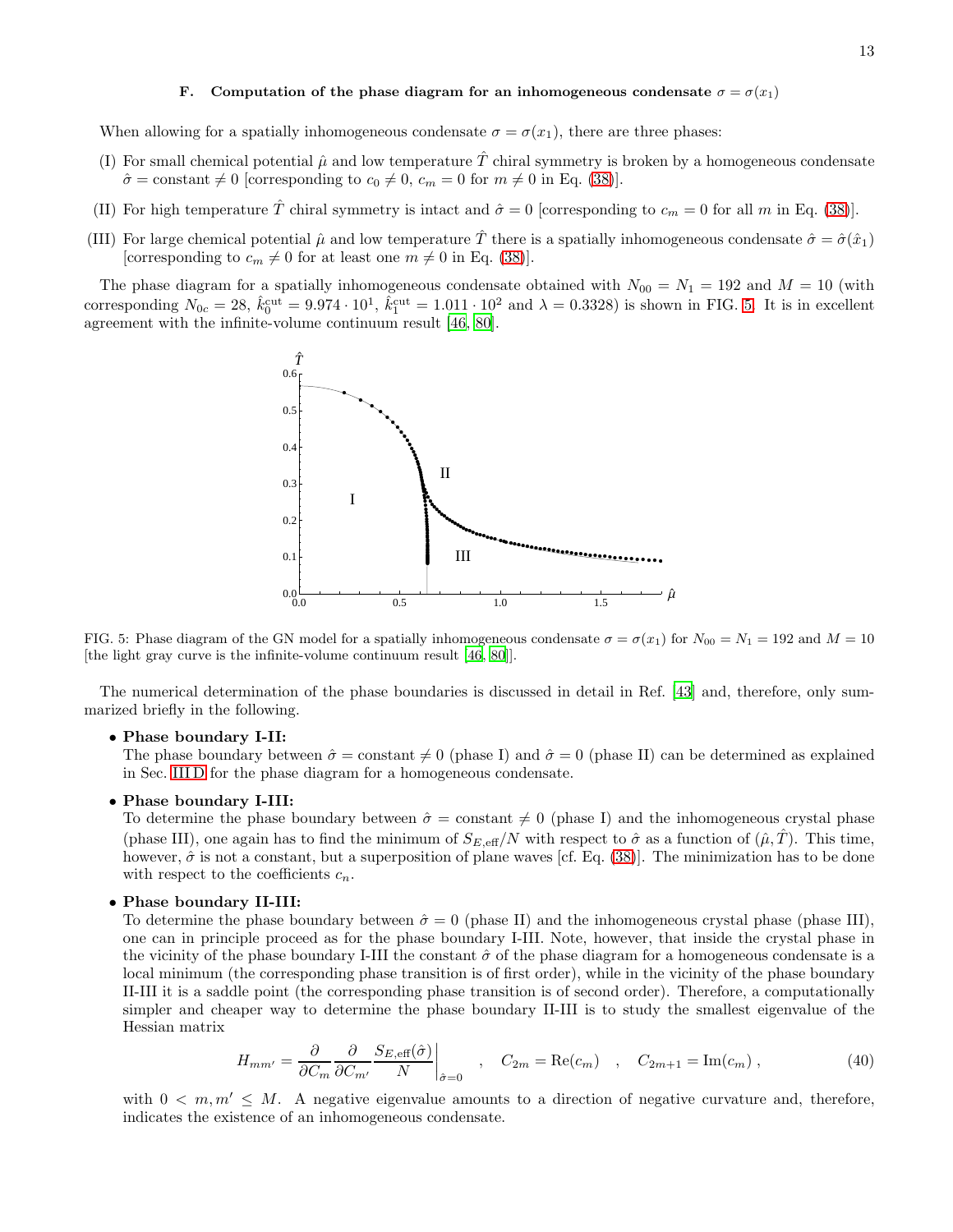Since the finite-mode approach allows to determine the condensate  $\sigma$  at given temperature T for arbitrary chemical potential  $\mu$ , it is straightforward to study and reproduce the order of the transition along the phase boundaries I-II, I-III, and II-III.

#### <span id="page-13-0"></span>IV. PHASE DIAGRAM OF THE  $1+1$  DIMENSIONAL  $\chi$ GN MODEL

We proceed in the same way as explained in detail in the previous section for the GN model. After introducing two real scalar fields  $\sigma$  and  $\eta$ , the partition function of the  $\chi$ GN model can be written as

<span id="page-13-2"></span>
$$
Z = \int D\sigma \, D\eta \, e^{-S_{E,\text{eff}}[\sigma,\eta]} \quad , \quad S_{E,\text{eff}}[\sigma,\eta] = N \int d^2x \left\{ \frac{1}{2\lambda} \left(\sigma^2 + \eta^2\right) - \frac{1}{2} \ln[\det(Q^\dagger Q)] \right\} , \tag{41}
$$

where

<span id="page-13-5"></span><span id="page-13-4"></span>
$$
Q = \gamma_{\mu}\partial_{\mu} + \gamma_0\mu + \sigma + \eta i\gamma_5.
$$

We then apply the finite-mode regularization, i.e., in analogy to Eq. [\(38\)](#page-11-1) the scalar fields  $\sigma$  and  $\eta$  (the condensates) are represented as a sum over a finite number of modes,

$$
\hat{\sigma}(\hat{x}_1) = \frac{\sigma(x_1)}{\Sigma_0} = \sum_{m=-M}^{M} c_m \frac{e^{-i\hat{p}\hat{x}_1}}{\sqrt{\hat{L}_1}}, \quad c_{+m} = (c_{-m})^*, \tag{42}
$$

$$
\hat{\eta}(\hat{x}_1) = \frac{\eta(x_1)}{\Sigma_0} = \sum_{m=-M}^{M} d_m \frac{e^{-i\hat{p}\hat{x}_1}}{\sqrt{\hat{L}_1}} , \quad d_{+m} = (d_{-m})^* , \quad \hat{p} = \frac{2\pi}{\hat{L}_1} m .
$$
\n(43)

Similary,  $Q^{\dagger}Q$  is written as a matrix, where the rows and columns correspond to plane-wave basis functions  $e^{\mp i(\hat{k}_0\hat{x}_0 + \hat{k}_1\hat{x}_1)}/\sqrt{\hat{L}_0\hat{L}_1}$ , [cf. Sec. [III E](#page-11-2) and Eqs. [\(22\)](#page-4-0) and [\(23\)](#page-4-1) for details]. Since  $S_{E,\text{eff}}$  is invariant under the transformation  $(\sigma, \eta) \to R(\sigma, \eta)$  with  $R \in O(2)$ , dimensionful quantities are expressed in units of  $\Sigma_0$ , where

<span id="page-13-3"></span>
$$
\Sigma_0 = \Sigma \Big|_{T=0,\mu=0} \quad , \quad \Sigma = \left(\sigma^2 + \eta^2\right)^{1/2}, \tag{44}
$$

and denoted by a hat ˆ.

We have studied the phase diagram of the  $\chi$ GN model using  $M = 10$  modes for the condensates and  $N_{00} = N_1 = 96$ modes for the fermionic determinant.

For temperatures  $\hat{T} > \hat{T}_c = e^C/\pi$  and arbitrary chemical potential  $\mu$  chiral symmetry is restored, i.e., the effective action [\(41\)](#page-13-2) is minimized for  $c_j = d_j = 0$ , which corresponds to vanishing condensates  $\sigma = \eta = 0$ .

For  $T < T_c$  we find several local minima of  $S_{E,\text{eff}}$ , which are given by  $c_m = \pm id_m \neq 0$  for a single mode m, while  $c_j = d_j = 0$  for all other modes, i.e.,  $j \neq m$ . The condensates  $\sigma$  and  $\eta$  are harmonic functions, i.e., CDWs, with the same amplitude, but with a relative phase shift  $\pm \pi/2$ , implying  $\Sigma = \text{constant}$  [cf. Eq. [\(44\)](#page-13-3)]. The minimal values of  $S_{E,\text{eff}}$  are plotted in FIG. [6](#page-14-0) as functions of the chemical potential  $\mu$  for  $m = 0, 1, 2, 3$  and two different temperatures  $\hat{T} = 0.378, 0.189 \ (N_0 = 24, 48, \text{ while } N_{00} = N_1 = 96 \text{ and } M = 10).$  For  $\mu = 0$  the absolute minimum of  $S_{E,\text{eff}}$ corresponds to  $m = 0$ , i.e.,  $\sigma, \eta$  = const. The wavelength is proportional to  $\mu$ , i.e., for increasing  $\mu$  the absolute minimum of  $S_{E, \text{eff}}$  corresponds to larger and larger  $m > 0$ . Two examples of the resulting CDWs  $(\hat{T} = 0.095 < \hat{T}_c$  $[N_0 = 96]$  and  $\hat{\mu} = 0.295, 0.875$  are shown in FIG. [7.](#page-14-1)

The resulting phase diagram is, therefore, quite different from the phase diagram of the GN model: there are only two phases, for  $T < T_c$  a CDW, and for  $T > T_c$  chiral symmetry is restored. This is in agreement with analytically known results [\[47,](#page-18-11) [65](#page-18-26)].

#### <span id="page-13-1"></span>V. PHASE DIAGRAM OF THE NJL<sup>2</sup> MODEL

Again the technical steps needed to compute the phase diagram closely parallel those discussed for the GN model and the  $\chi$ GN model. This time four real scalar fields  $\sigma$  and  $\pi_j$ ,  $j = 1, 2, 3$  are required, where

$$
Z = \int D\sigma \left(\prod_{j=1}^3 D\pi_j\right) e^{-S_{E,\text{eff}}[\sigma,\pi_j]} \quad , \quad S_{E,\text{eff}}[\sigma,\pi_j] = N \int d^2x \left\{\frac{1}{2\lambda} \left(\sigma^2 + \sum_{j=1}^3 \pi_j^2\right) - \frac{1}{2} \ln[\det(Q^\dagger Q)]\right\} ,\tag{45}
$$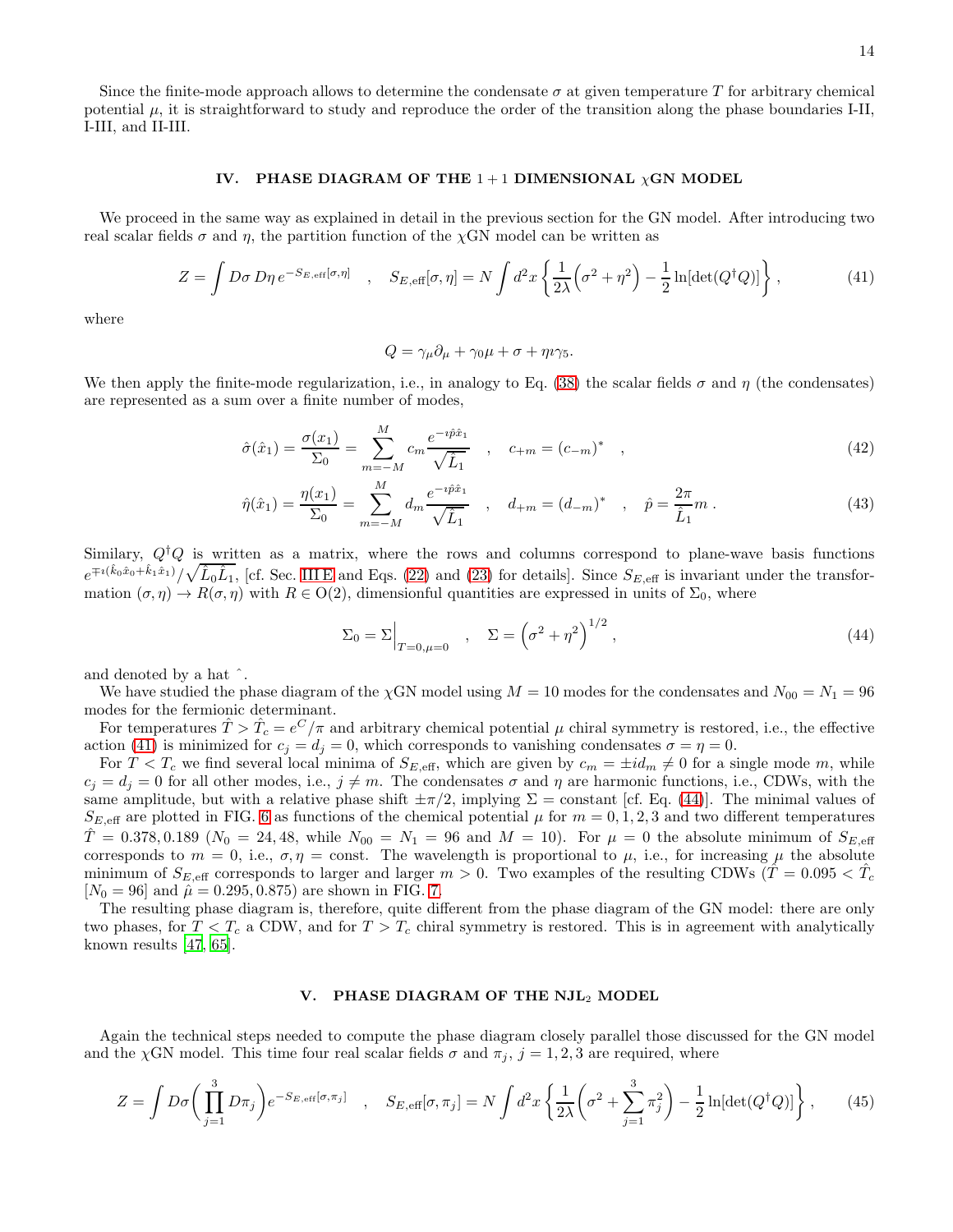

<span id="page-14-0"></span>FIG. 6:  $\chi$ GN model. Local minimal values of  $S_{E,\text{eff}}$  as functions of the chemical potential  $\mu$  for  $m = 0$  (blue),  $m = 1$  (red),  $m = 2$  (green) and  $m = 3$  (gray) and two different temperatures  $\hat{T} = 0.378$  ( $N_0 = 24$ , left panel) and  $\hat{T} = 0.189$  ( $N_0 = 48$ , right panel).



<span id="page-14-1"></span>FIG. 7:  $\chi$ GN model. Resulting chiral CDWs for  $\hat{T} = 0.095 < \hat{T}_c$  (N<sub>0</sub> = 96) and  $\hat{\mu} = 0.295$  (left panel) and  $\hat{\mu} = 0.875$  (right panel).

with

$$
Q = \gamma_{\mu}\partial_{\mu} + \gamma_0\mu + \sigma + i\gamma_5 \sum_{j=1}^{3} \tau_j \pi_j . \qquad (46)
$$

 $\sigma$  and  $\pi_j$  as well as det( $Q^{\dagger}Q$ ) are then finite-mode regularized as done in Eqs. [\(38\)](#page-11-1), [\(42\)](#page-13-4), and [\(43\)](#page-13-5) and Sec. [III E,](#page-11-2) respectively. Due to the invariance of  $S_{E,\text{eff}}$  with respect to  $(\sigma,\pi_1,\pi_2,\pi_3)\to R(\sigma,\pi_1,\pi_2,\pi_3)$  with  $R\in O(4)$ , dimensionful quantities are expressed in units of

$$
\Sigma_0 = \Sigma \Big|_{T=0,\mu=0} \quad , \quad \Sigma = \left(\sigma^2 + \sum_{j=1}^3 \pi_j^2\right)^{1/2}, \tag{47}
$$

and denoted by a hat ˆ.

We have studied the phase diagram of the NJL<sub>2</sub> model using  $M = 4$  modes for the condensates and  $N_{00}$  $N_1 = 72$  modes for the fermionic determinant. For any temperature and chemical potential the four condensates are proportional to each other, i.e.,  $\sigma \propto \pi_1 \propto \pi_2 \propto \pi_3 \propto \Sigma$  and also proportional to the chiral condensate  $\sigma$  of the GN model. Consequently, we obtain exactly the same phase diagram for the NJL<sup>2</sup> model as for the GN model, which is shown in FIG. [5.](#page-12-0) These findings extend existing results, where only a CDW  $[\sigma(x) \propto \cos(2bx)]$  and  $\pi_3(x) \propto \sin(2bx)]$ has been considered [\[81](#page-19-1)]. Our results show that an inhomogeneous phase is indeed present at larger  $\mu$  and not too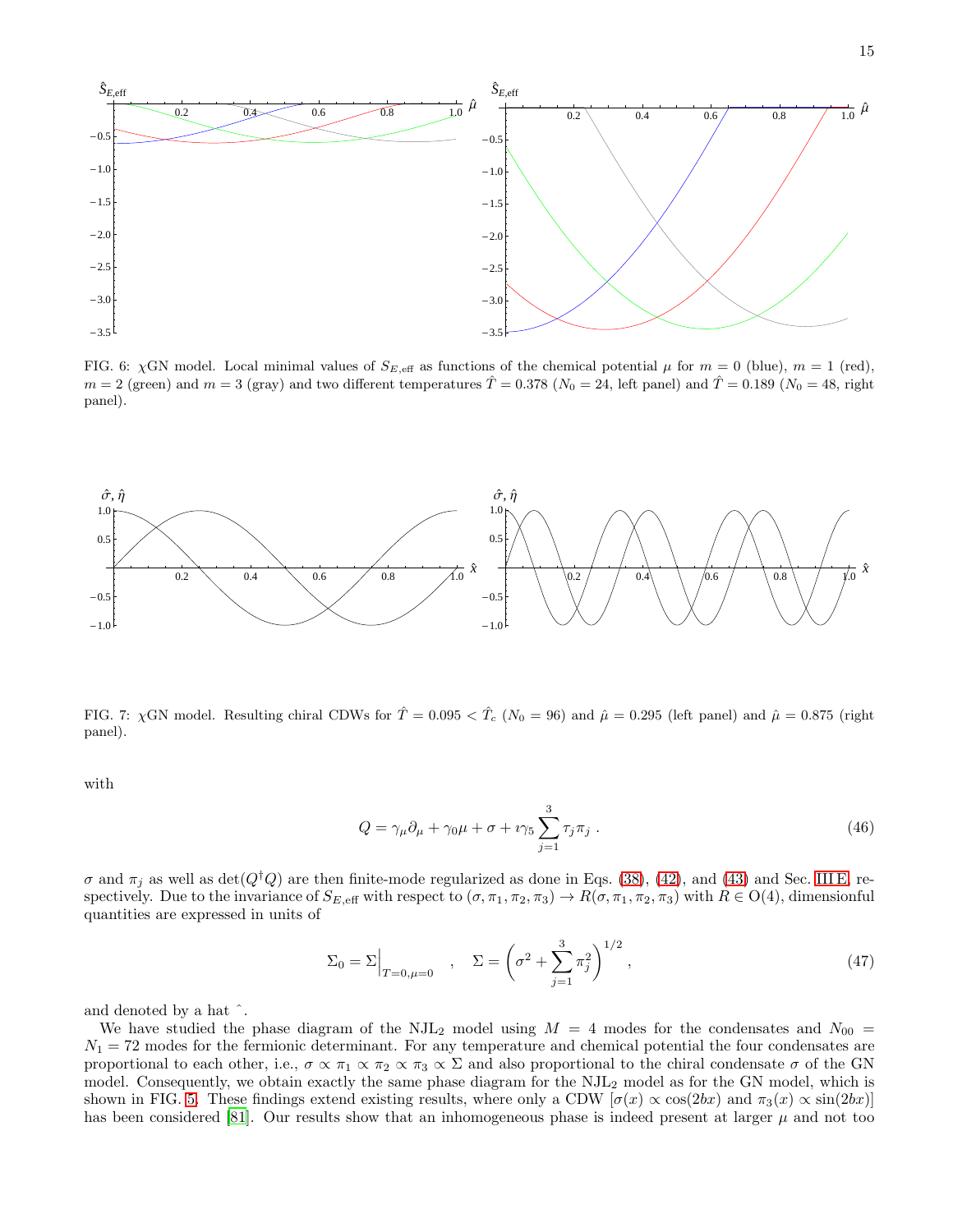large T. However, this inhomogeneous phase exhibits solitonic structures and not a CDW. This result is similar to those found for the NJL model in  $3 + 1$  dimensions, as discussed e.g. in Sec. [VI](#page-15-0) or Ref. [\[56](#page-18-19)].

#### <span id="page-15-0"></span>VI. PHASE DIAGRAM OF THE NJL MODEL

We investigate the phase diagram of the NJL model at nonzero temperature and density under the assumption that only the chiral condensate  $\sigma$  defined in Eq. [\(8\)](#page-2-5) condenses. Thus, we do not take into account condensation of the pion-like field combinations  $\bar{\psi}_{j,f} \vec{\tau} i\gamma_5 \psi_{j,f}$  appearing e.g. in Eq. [\(6\)](#page-2-2). The chiral condensate  $\sigma$  is, in general, a function of the three spatial coordinates  $\vec{x} = (x_1, x_2, x_3)$ , i.e.,  $\sigma = \sigma(\vec{x})$ . However, previous investigations based on special ansätze have shown that modulations in more than one dimension are not favoured energetically [\[36,](#page-18-38) [57](#page-18-20)]. Thus, for the sake of simplicity in the following we assume that  $\sigma$  depends only on one of the three spatial coordinates, e.g.  $x_3$ , i.e.,

$$
\hat{\sigma} = \hat{\sigma}(\hat{x}_3) = \frac{\sigma(x_3)}{\sigma_0} = \sum_{m=-M}^{M} c_m \frac{e^{-i\hat{p}\hat{x}_3}}{\sqrt{\hat{L}_3}}, \quad c_{+m} = (c_{-m})^*, \quad \hat{p} = \frac{2\pi}{\hat{L}_3}m. \tag{48}
$$

Of course, a study of the NJL model in the context of the finite-mode approach without this assumption is an interesting topic which we plan to investigate in the future.

Proceeding as in Sec. [III A](#page-4-2) for the GN model we obtain the partition function of the NJL model in  $3+1$  dimensions,

$$
Z = \int D\sigma \, e^{-S_{E,\text{eff}}[\sigma]} \quad , \quad S_{E,\text{eff}}[\sigma] = N \int d^4x \left\{ \frac{6G}{N^2} \sigma^2 - \ln[\det(Q^\dagger Q)] \right\} , \tag{49}
$$

where  $Q = \gamma_{\mu}\partial_{\mu} + \gamma_{0}\mu + m_{0}^{*}$ . The Pauli-Villars regularization can be implemented by adding heavy fermions as explained in Sec. [II B,](#page-2-6)

$$
S_{E,\text{eff},\text{PV}}[\sigma] = S_{E,\text{eff}}[\sigma] - N \int d^4x \sum_{k=1}^{N_{\text{PV}}} C_k \ln[\det(\tilde{Q}_k^\dagger \tilde{Q}_k)] \,, \tag{50}
$$

with  $\tilde{Q}_k = \gamma_\mu \partial_\mu + \gamma_0 \mu + M_k$ .

For a convenient comparison with the existing literature on the NJL model (and in contrast to the previous sections, where we discussed 1+1 dimensional models) we express our results in the following in units of GeV. To this end, the two parameters of the NJL model, the coupling constant G and the Pauli-Villars energy scale  $\Lambda_{PV}$ , are fixed by requiring that a certain effective mass  $m_0^*$  is realized (we perform computations for three different choices,  $m_0^* \in \{250 \text{ MeV}, 300 \text{ MeV}, 350 \text{ MeV}\}\)$  and that the pion decay constant reproduces the correct value in the chiral limit,  $f_{\pi} = 88 \text{ MeV}$  [\[31](#page-18-6), [56\]](#page-18-19). [For the evaluation of the pion decay constant in the framework of the NJL model, we refer to Ref. [\[8\]](#page-17-9).]

The resulting phase diagrams for  $N_{\text{PV}} = 2$  additional heavy fermions, effective quark masses  $m_0^* \in$  ${250 \,\text{MeV}}$ , 300 MeV, 350 MeV} and  $M = 5$  and  $N_{00} = N_1 = 120$  modes are shown in FIG. [8.](#page-16-1) Quite remarkably, these phase diagrams are similar to that obtained for the 1+1 dimensional GN model (cf. FIG. [5\)](#page-12-0). This result suggests that the 3+1 dimensional NJL model, which represents a non-renormalizable, but in many aspects realistic chiral model of QCD, generates a phase diagram whose most salient features can be understood in a simpler 1+1 dimensional field theory. However, it should also be stressed that this result is obtained in the specific case of the Pauli-Villars regularization and that the existence of an inhomogeneous condensate depends on the chosen regularization scheme.

Independent of the concrete choice of the effective quark mass  $m_0^*$  there is an inhomogeneous phase for large chemical potential  $\mu$  and small temperature T, termed "continent" in Ref. [\[56](#page-18-19)]. However, at smaller  $\mu$  the detailed shape of the phase diagram depends on the value of the effective quark mass. While at small  $m_0^*$  an inhomogeneous "island" may be separated from the "continent", at larger  $m_0^*$  the island and the continent merge. Note that our results in the region  $\mu < 0.4$  GeV are in agreement with the findings of Ref. [\[31\]](#page-18-6). At somewhat larger  $\mu$  they agree with the results of Ref. [\[56](#page-18-19)], although the outlines of the continent were not traced to very large  $\mu$  in that work. We find that, at even larger values of  $\mu$ , the transition temperature between the chirally restored and the inhomogeneous phase decreases with  $\mu$ , which is similar to the GN model.

We have also compared regularizations using  $N_{\text{PV}} = 2$  and  $N_{\text{PV}} = 3$  additional heavy fermions (cf. FIG. [9\)](#page-16-2). The effect of  $N_{\rm PV}$  on the shape of the phase diagram is rather mild: at intermediate chemical potential  $\mu$  and temperature T the inhomogeneous continent becomes somewhat larger when using a larger number of regulators.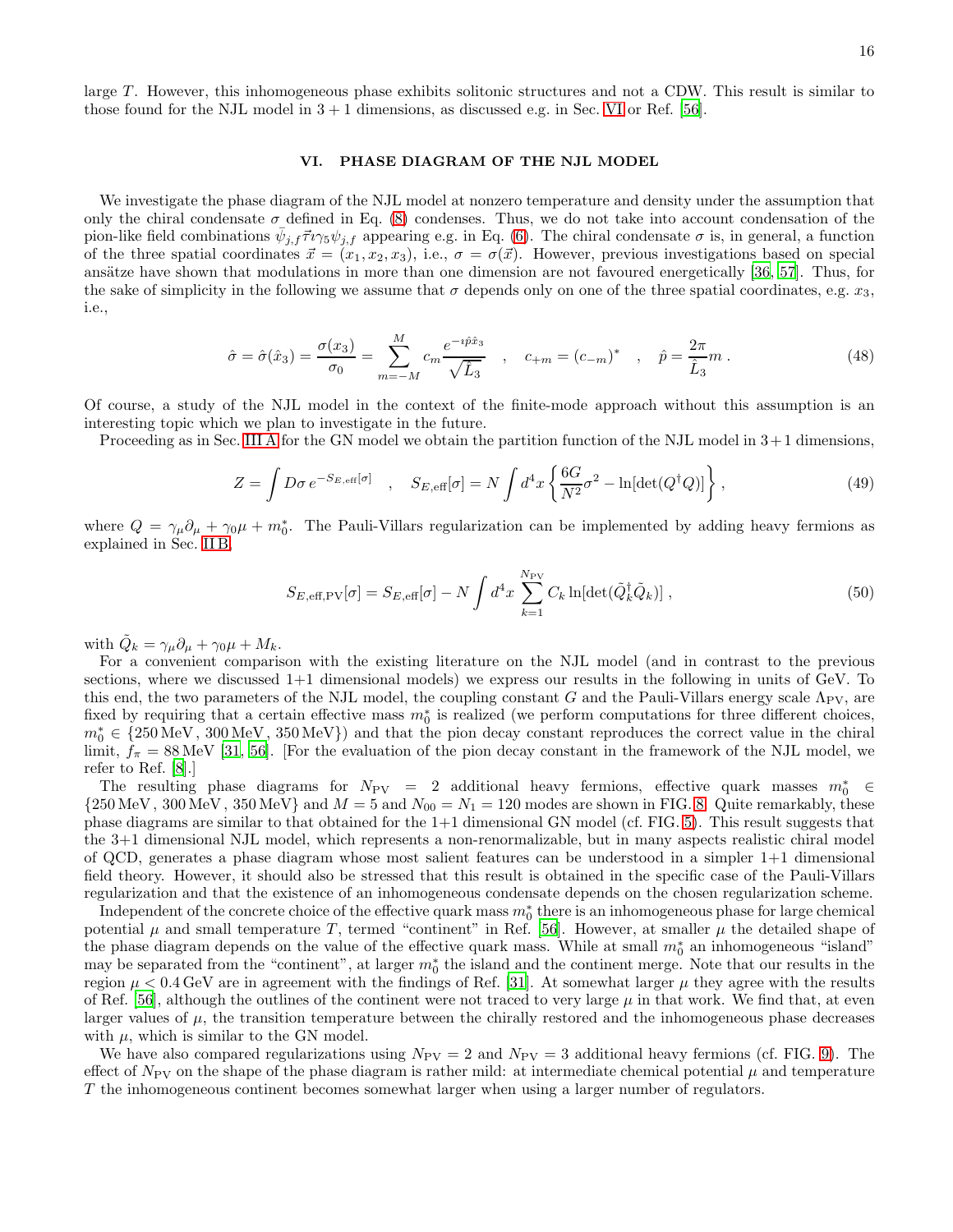

<span id="page-16-1"></span>FIG. 8: Phase diagram of the NJL model for a spatially inhomogeneous condensate  $\sigma = \sigma(x_3)$  for  $N_{PV} = 2$ ,  $M = 5$ ,  $N_{00} = N_1 = 120$  and three different effective quark masses  $m_0^* = 250$  (red),  $m_0^* = 300$  (green) and  $m_0^* = 350$  MeV (black). There are three phases: (I) a homogeneous chirally broken phase  $\sigma = \text{constant} \neq 0$ , (II) a chirally restored phase  $\sigma = 0$ , (III) an inhomogeneous phase (the left panel is a zoomed version of the right panel).



<span id="page-16-2"></span>FIG. 9: Phase diagram of the NJL model for a spatially inhomogeneous condensate for  $N_{PV} = 2$  (blue) and  $N_{PV} = 3$  (black) (further parameters chosen as in FIG. [8\)](#page-16-1).

#### <span id="page-16-0"></span>VII. SUMMARY AND OUTLOOK

In this work we have used the finite-mode approach to investigate numerically the emergence of inhomogeneous chiral condensation in effective quark models in  $1+1$  and  $3+1$  dimensions. The main aim has been the determination of inhomogeneous condensation in QCD-inspired models without using a specific ansatz.

We have shown that our method accurately reproduces well-known analytical results concerning the phase diagram and the inhomogeneous condensation of  $1 + 1$  dimensional models, in particular the Gross-Neveu and chiral Gross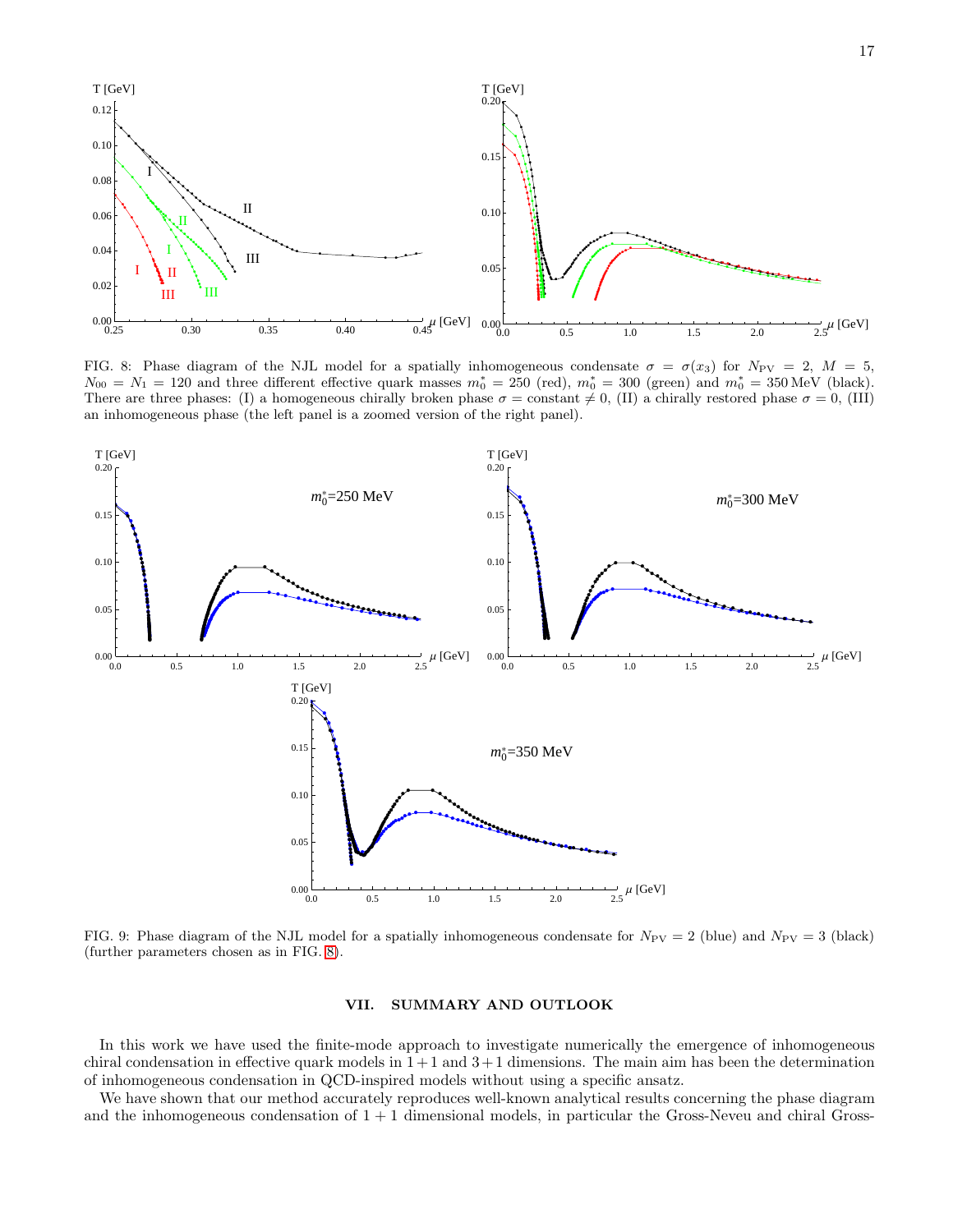Neveu model. By applying the approach to the NJL model in  $3 + 1$  dimensions we could reproduce previous results based on specific ansätze for small chemical potential. In addition to that we were able to show that the inhomogeneous continent of Ref. [\[56\]](#page-18-19) extends to very high densities, but not to arbitrarily large temperatures.

The finite-mode approach is a promising method for future studies of inhomogeneous condensation. Its connection to lattice calculations allows to use established existing strategies and methods. Moreover, it is possible to investigate and quantify all possible sources of systematic errors (e.g. finite volume or cutoff).

In the future one could also apply the finite-mode approach to study the phase diagram of purely hadronic theories such as the extended Linear Sigma Model [\[4](#page-17-8), [5](#page-17-1)]. This approach is capable to correctly describe the vacuum phenomenology as well as the nuclear matter ground state properties [\[82\]](#page-19-2). As already shown in Ref. [\[27](#page-18-1)], an inhomogeneous condensate in the form of a chiral density wave is favored with respect to a constant condensate at high density  $(\gtrsim 2\rho_0$ , where  $\rho_0$  is the nuclear saturation density). It is an open question whether other structures minimize the effective potential even further. More generally, one could also apply the finite-mode approach to quark-based sigma models, e.g. Refs. [\[83,](#page-19-3) [84\]](#page-19-4).

Other interesting projects are the study of higher-dimensional modulations beyond the ansatz used in Ref. [\[34](#page-18-7)] and, since there is also no limitation in the number of inhomogeneous fields in the finite-mode approach, the study of interweaving chiral spirals [\[38\]](#page-18-39). Further effects at high densities such as inhomogeneous diquark condensation in  $1+1$  as well as  $3+1$  dimensions can also be taken into account [\[48](#page-18-40)]. Moreover, the models that we have studied were investigated in the chiral limit only. Future work could thus include a non-zero bare quark mass into the effective approaches.

#### Acknowledgments

The authors thank M. Buballa, W. Broniowski, M. Sadzikowski, and M. Praszalowicz for useful discussions.

M.W. acknowledges support by the Emmy Noether Programme of the DFG (German Research Foundation), grant WA 3000/1-1.

This work was supported in part by the Helmholtz International Center for FAIR within the framework of the LOEWE program launched by the State of Hesse.

Calculations on the LOEWE-CSC high-performance computer of Johann Wolfgang Goethe-University Frankfurt am Main were conducted for this research. We would like to thank HPC-Hessen, funded by the State Ministry of Higher Education, Research and the Arts, for programming advice.

- <span id="page-17-0"></span>[1] U. G. Meissner, Phys. Rept. 161, 213 (1988).
- [2] P. Ko and S. Rudaz, Phys. Rev. D 50, 6877 (1994).
- [3] M. Urban, M. Buballa and J. Wambach, Nucl. Phys. A 697, 338 (2002) [\[hep-ph/0102260\]](http://arxiv.org/abs/hep-ph/0102260).
- <span id="page-17-8"></span>[4] S. Gallas, F. Giacosa and D. H. Rischke, Phys. Rev. D 82 (2010) 014004 [\[arXiv:0907.5084](http://arxiv.org/abs/0907.5084) [hep-ph]]; S. Gallas and F. Giacosa, Int. J. Mod. Phys. A 29, no. 17, 1450098 (2014) [\[arXiv:1308.4817](http://arxiv.org/abs/1308.4817) [hep-ph]].
- <span id="page-17-1"></span>[5] D. Parganlija, P. Kovacs, G. Wolf, F. Giacosa and D. H. Rischke, Phys. Rev. D 87, no. 1, 014011 (2013) [\[arXiv:1208.0585](http://arxiv.org/abs/1208.0585) [hep-ph]]; D. Parganlija, F. Giacosa and D. H. Rischke, Phys. Rev. D 82 (2010) 054024 [\[arXiv:1003.4934](http://arxiv.org/abs/1003.4934) [hep-ph]]; S. Janowski, F. Giacosa and D. H. Rischke, Phys. Rev. D 90 (2014) 11, 114005 [\[arXiv:1408.4921](http://arxiv.org/abs/1408.4921) [hep-ph]].
- <span id="page-17-2"></span>[6] Y. Nambu and G. Jona-Lasinio, Phys. Rev. 122, 345 (1961).
- [7] Y. Nambu and G. Jona-Lasinio, Phys. Rev. 124, 246 (1961).
- <span id="page-17-9"></span>[8] S. P. Klevansky, Rev. Mod. Phys. 64, 649 (1992).
- <span id="page-17-11"></span>[9] U. Vogl and W. Weise, Prog. Part. Nucl. Phys. 27, 195 (1991).
- <span id="page-17-10"></span>[10] T. Hatsuda and T. Kunihiro, Phys. Rept. 247, 221 (1994) [\[hep-ph/9401310\]](http://arxiv.org/abs/hep-ph/9401310).
- <span id="page-17-3"></span>[11] M. Buballa, Phys. Rept. 407, 205 (2005) [\[hep-ph/0402234\]](http://arxiv.org/abs/hep-ph/0402234).
- <span id="page-17-4"></span>[12] D. J. Gross and A. Neveu, Phys. Rev. D 10, 3235 (1974).
- <span id="page-17-5"></span>[13] E. van Beveren, F. Kleefeld, G. Rupp and M. D. Scadron, , Mod. Phys. Lett. A 17, 1673 (2002) [\[hep-ph/0204139\]](http://arxiv.org/abs/hep-ph/0204139).
- <span id="page-17-6"></span>[14] B. J. Schaefer, J. M. Pawlowski and J. Wambach, Phys. Rev. D 76, 074023 (2007) [\[arXiv:0704.3234](http://arxiv.org/abs/0704.3234) [hep-ph]].
- <span id="page-17-7"></span>[15] G. Baym, Phys. Rev. Lett. **30**, 1340 (1973).
- [16] R. F. Sawyer and D. J. Scalapino, Phys. Rev. D 7, 953 (1973).
- [17] D. K. Campbell, R. F. Dashen and J. T. Manassah, Phys. Rev. D 12, 979 (1975).
- [18] D. K. Campbell, R. F. Dashen and J. T. Manassah, Phys. Rev. D 12, 1010 (1975).
- [19] R. F. Dashen and J. T. Manassah, Phys. Lett. B 50, 460 (1974).
- [20] G. Baym, D. Campbell, R. F. Dashen and J. Manassah, Phys. Lett. B 58, 304 (1975).
- [21] A. B. Migdal, Rev. Mod. Phys. **50**, 107 (1978).
- [22] G. Baym, Nucl. Phys. A **352**, 355 (1981).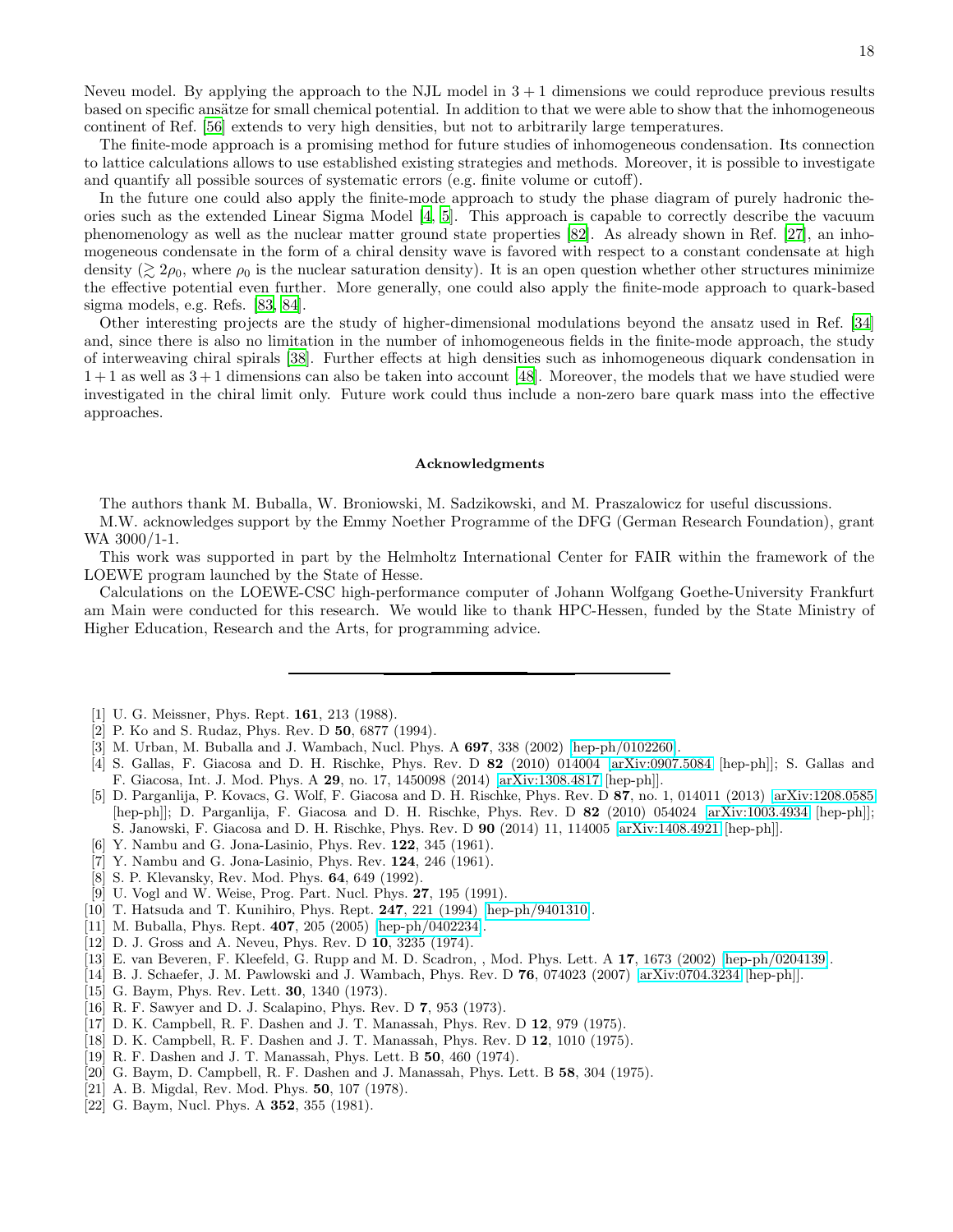- [23] W. H. Dickhoff, A. Faessler, H. Muther and J. Meyer-Ter-Vehn, Nucl. Phys. A 368 (1981) 445.
- [24] K. Kolehmainen and G. Baym, Nucl. Phys. A 382, 528 (1982).
- [25] G. Baym, B. L. Friman and G. Grinstein, Nucl. Phys. B **210**, 193 (1982).
- <span id="page-18-0"></span>[26] A. Akmal and V. R. Pandharipande, Phys. Rev. C 56, 2261 (1997) [\[nucl-th/9705013\]](http://arxiv.org/abs/nucl-th/9705013).
- <span id="page-18-1"></span>[27] A. Heinz, F. Giacosa and D. H. Rischke, Nucl. Phys. A 933, 34 (2015) [\[arXiv:1312.3244](http://arxiv.org/abs/1312.3244) [nucl-th]].
- <span id="page-18-2"></span>[28] W. Broniowski and M. Kutschera, Phys. Lett. B 234, 449 (1990).
- [29] M. Sadzikowski and W. Broniowski, Phys. Lett. B 488, 63 (2000) [\[hep-ph/0003282\]](http://arxiv.org/abs/hep-ph/0003282).
- [30] R. Casalbuoni, R. Gatto, N. Ippolito, G. Nardulli and M. Ruggieri, Phys. Lett. B 627, 89 (2005) [Erratum-ibid. B 634, 565 (2006)] [\[hep-ph/0507247\]](http://arxiv.org/abs/hep-ph/0507247).
- <span id="page-18-6"></span>[31] D. Nickel, Phys. Rev. D 80, 074025 (2009) [\[arXiv:0906.5295](http://arxiv.org/abs/0906.5295) [hep-ph]].
- [32] T. L. Partyka, Mod. Phys. Lett. A 26, 543 (2011) [\[arXiv:1005.2667](http://arxiv.org/abs/1005.2667) [hep-ph]].
- [33] W. Broniowski, Acta Phys. Polon. Supp. 5, 631 (2012) [\[arXiv:1110.4063](http://arxiv.org/abs/1110.4063) [nucl-th]].
- <span id="page-18-7"></span>[34] S. Carignano and M. Buballa, Phys. Rev. D 86, 074018 (2012) [\[arXiv:1203.5343](http://arxiv.org/abs/1203.5343) [hep-ph]].
- [35] Y. -L. Ma, M. Harada, H. K. Lee, Y. Oh and M. Rho, Int. J. Mod. Phys. Conf. Ser. 29, 1460238 (2014) [\[arXiv:1312.2290](http://arxiv.org/abs/1312.2290) [hep-ph]].
- <span id="page-18-38"></span>[36] M. Buballa and S. Carignano, Prog. Part. Nucl. Phys. 81 (2015) 39 [\[arXiv:1406.1367](http://arxiv.org/abs/1406.1367) [hep-ph]]. .
- <span id="page-18-15"></span>[37] T. Kojo, Y. Hidaka, L. McLerran and R. D. Pisarski, Nucl. Phys. A 843, 37 (2010) [\[arXiv:0912.3800](http://arxiv.org/abs/0912.3800) [hep-ph]].
- <span id="page-18-39"></span>[38] T. Kojo, Y. Hidaka, K. Fukushima, L. D. McLerran and R. D. Pisarski, Nucl. Phys. A 875, 94 (2012) [\[arXiv:1107.2124](http://arxiv.org/abs/1107.2124) [hep-ph]].
- [39] M. Harada, H. K. Lee, Y. L. Ma and M. Rho, [arXiv:1502.02508](http://arxiv.org/abs/1502.02508) [hep-ph].
- [40] S. Carignano, D. Nickel and M. Buballa, Phys. Rev. D 82 (2010) 054009 [\[arXiv:1007.1397](http://arxiv.org/abs/1007.1397) [hep-ph]].
- <span id="page-18-3"></span>[41] D. Müller, M. Buballa and J. Wambach, Phys. Lett. B 727 (2013) 240 [\[arXiv:1308.4303](http://arxiv.org/abs/1308.4303) [hep-ph]].
- <span id="page-18-4"></span>[42] P. de Forcrand and U. Wenger, PoS  $LATTICE2006$ , 152 (2006) [\[hep-lat/0610117\]](http://arxiv.org/abs/hep-lat/0610117).
- <span id="page-18-18"></span>[43] M. Wagner, Phys. Rev. D **76**, 076002 (2007) [\[arXiv:0704.3023](http://arxiv.org/abs/0704.3023) [hep-lat]].
- <span id="page-18-5"></span>[44] M. Wagner, PoS Lattice2007 339 (2007) [\[arXiv:0708.2359](http://arxiv.org/abs/0708.2359) [hep-lat]].
- <span id="page-18-8"></span>[45] H. Abuki, D. Ishibashi and K. Suzuki, Phys. Rev. D 85, 074002 (2012) [\[arXiv:1109.1615](http://arxiv.org/abs/1109.1615) [hep-ph]].
- <span id="page-18-9"></span>[46] M. Thies and K. Urlichs, Phys. Rev. D 67, 125015 (2003) [\[hep-th/0302092\]](http://arxiv.org/abs/hep-th/0302092).
- <span id="page-18-11"></span>[47] G. Basar, G. V. Dunne and M. Thies, Phys. Rev. D 79, 105012 (2009) [\[arXiv:0903.1868](http://arxiv.org/abs/0903.1868) [hep-th]].
- <span id="page-18-40"></span>[48] D. Ebert, T. G. Khunjua, K. G. Klimenko and V. C. .Zhukovsky, Phys. Rev. D 90, no. 4, 045021 (2014) [\[arXiv:1405.3789](http://arxiv.org/abs/1405.3789) [hep-th]].
- [49] T. Kojo, Phys. Rev. D **90**, no. 6, 065030 (2014) [\[arXiv:1406.4630](http://arxiv.org/abs/1406.4630) [hep-ph]].
- <span id="page-18-10"></span>[50] J. Braun, S. Finkbeiner, F. Karbstein and D. Roscher, [arXiv:1410.8181](http://arxiv.org/abs/1410.8181) [hep-ph].
- <span id="page-18-12"></span>[51] L. L. Salcedo, S. Levit and J. W. Negele, Nucl. Phys. B **361**, 585 (1991).
- <span id="page-18-13"></span>[52] R. F. Dashen, B. Hasslacher and A. Neveu, Phys. Rev. D 12, 2443 (1975).
- <span id="page-18-14"></span>[53] D. Ebert and K. G. Klimenko, [arXiv:0902.1861](http://arxiv.org/abs/0902.1861) [hep-ph].
- <span id="page-18-16"></span>[54] L. McLerran and R. D. Pisarski, Nucl. Phys. A **796**, 83 (2007) [\[arXiv:0706.2191](http://arxiv.org/abs/0706.2191) [hep-ph]].
- <span id="page-18-17"></span>[55] L. McLerran, K. Redlich and C. Sasaki, Nucl. Phys. A **824**, 86 (2009) [\[arXiv:0812.3585](http://arxiv.org/abs/0812.3585) [hep-ph]].
- <span id="page-18-19"></span>[56] S. Carignano and M. Buballa, Acta Phys. Polon. Supp. 5, 641 (2012) [\[arXiv:1111.4400](http://arxiv.org/abs/1111.4400) [hep-ph]].
- <span id="page-18-20"></span>[57] S. Carignano, M. Buballa and B. J. Schaefer, Phys. Rev. D 90 (2014) 1, 014033 [\[arXiv:1404.0057](http://arxiv.org/abs/1404.0057) [hep-ph]].
- <span id="page-18-21"></span>[58] U. Wolff, Phys. Lett. B **157**, 303 (1985).
- <span id="page-18-22"></span>[59] G. 't Hooft, Nucl. Phys. B **72**, 461 (1974).
- [60] E. Witten, Nucl. Phys. B 160, 57 (1979).
- [61] R. F. Lebed, Czech. J. Phys. 49, 1273 (1999) [\[nucl-th/9810080\]](http://arxiv.org/abs/nucl-th/9810080).
- <span id="page-18-23"></span>[62] O. Schnetz, M. Thies and K. Urlichs, Annals Phys. 321, 2604 (2006) [\[hep-th/0511206\]](http://arxiv.org/abs/hep-th/0511206).
- <span id="page-18-24"></span>[63] N. D. Mermin and H. Wagner, , Phys. Rev. Lett. 17, 1133 (1966).
- <span id="page-18-25"></span>[64] S. R. Coleman, Commun. Math. Phys. **31** (1973) 259.
- <span id="page-18-26"></span>[65] V. Schon and M. Thies, Phys. Rev. D 62, 096002 (2000) [\[hep-th/0003195\]](http://arxiv.org/abs/hep-th/0003195).
- <span id="page-18-27"></span>[66] V. Schon and M. Thies, In \*Shifman, M. (ed.): At the frontier of particle physics, vol. 3\* 1945-2032 [\[hep-th/0008175\]](http://arxiv.org/abs/hep-th/0008175).
- <span id="page-18-28"></span>[67] B. Bringoltz and M. Teper, Phys. Lett. B 628, 113 (2005) [\[hep-lat/0506034\]](http://arxiv.org/abs/hep-lat/0506034).
- <span id="page-18-29"></span>[68] M. Panero, Phys. Rev. Lett. 103, 232001 (2009) [\[arXiv:0907.3719](http://arxiv.org/abs/0907.3719) [hep-lat]].
- <span id="page-18-30"></span>[69] N. K. Glendenning, New York, USA: Springer 2nd ed. (2000) 492 p
- [70] I. Mishustin, J. Bondorf and M. Rho, Nucl. Phys. A 555, 215 (1993).
- [71] P. Papazoglou, S. Schramm, J. Schaffner-Bielich, H. Stoecker and W. Greiner, Phys. Rev. C 57, 2576 (1998) [\[nucl-th/9706024\]](http://arxiv.org/abs/nucl-th/9706024).
- [72] P. Papazoglou, D. Zschiesche, S. Schramm, J. Schaffner-Bielich, H. Stoecker and W. Greiner, Phys. Rev. C 59, 411 (1999) [\[nucl-th/9806087\]](http://arxiv.org/abs/nucl-th/9806087).
- <span id="page-18-31"></span>[73] L. Bonanno, A. Drago and A. Lavagno, Phys. Rev. Lett. 99, 242301 (2007) [\[arXiv:0704.3707](http://arxiv.org/abs/0704.3707) [hep-ph]].
- <span id="page-18-32"></span>[74] M. Buballa, private communication.
- <span id="page-18-33"></span>[75] E. Nakano and T. Tatsumi, Phys. Rev. D 71 (2005) 114006 [\[hep-ph/0411350\]](http://arxiv.org/abs/hep-ph/0411350).
- <span id="page-18-34"></span>[76] C. Itzykson and J.-B. Zuber, McGraw Hill 1980, Dover Publications (2006) 752 p.
- <span id="page-18-35"></span>[77] A. A. Andrianov, L. Bonora and R. Gamboa-Saravi, Phys. Rev. D 26, 2821 (1982).
- [78] A. A. Andrianov and L. Bonora, Nucl. Phys. B 233, 232 (1984).
- <span id="page-18-36"></span>[79] A. A. Andrianov and L. Bonora, Nucl. Phys. B 233, 247 (1984).
- <span id="page-18-37"></span>[80] O. Schnetz, M. Thies and K. Urlichs, Annals Phys. **314**, 425 (2004) [\[hep-th/0402014\]](http://arxiv.org/abs/hep-th/0402014).